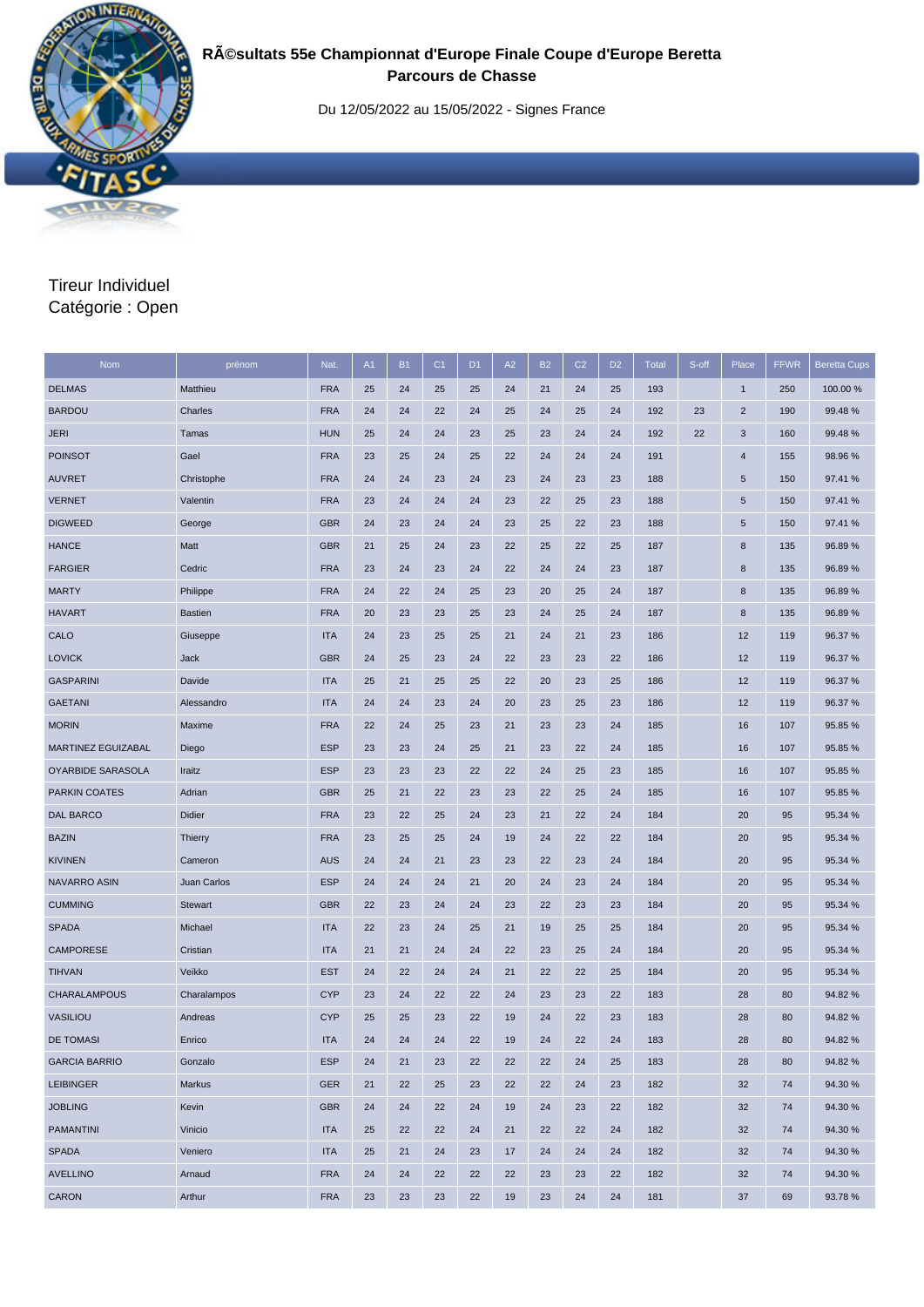| ORTEGA PUENTES           | Agustin           | <b>ESP</b> | 23 | 22 | 23 | 24 | 21 | 21 | 25 | 22 | 181 | 37 | 69 | 93.78 % |
|--------------------------|-------------------|------------|----|----|----|----|----|----|----|----|-----|----|----|---------|
| VALERO DOMINGUEZ         | Juan              | <b>ESP</b> | 23 | 21 | 25 | 21 | 20 | 23 | 25 | 23 | 181 | 37 | 69 | 93.78%  |
| <b>GRYBE</b>             | Virgilijus        | LTU        | 23 | 23 | 22 | 24 | 20 | 25 | 22 | 22 | 181 | 37 | 69 | 93.78 % |
| YOUNG                    | Thomas            | <b>GBR</b> | 23 | 22 | 25 | 23 | 19 | 24 | 21 | 24 | 181 | 37 | 69 | 93.78 % |
| <b>WEBSTER</b>           | M <sub>N</sub>    | <b>GBR</b> | 23 | 22 | 24 | 23 | 21 | 23 | 21 | 24 | 181 | 37 | 69 | 93.78%  |
| <b>BARDOU</b>            | David             | <b>FRA</b> | 20 | 22 | 21 | 25 | 23 | 24 | 22 | 24 | 181 | 37 | 69 | 93.78 % |
| <b>SOLDANI</b>           | Gabriele          | <b>ITA</b> | 20 | 23 | 23 | 24 | 19 | 24 | 24 | 23 | 180 | 44 | 62 | 93.26 % |
| <b>GARCIA RODRIGO</b>    | Rafael            | <b>ESP</b> | 23 | 25 | 22 | 23 | 20 | 21 | 22 | 24 | 180 | 44 | 62 | 93.26 % |
| PRIEGO RAMIREZ           | Jose Antonio      | <b>ESP</b> | 22 | 22 | 23 | 22 | 21 | 22 | 24 | 24 | 180 | 44 | 62 | 93.26 % |
| MAZARIEGOS MOZO          | Diego             | <b>ESP</b> | 20 | 23 | 24 | 25 | 19 | 23 | 23 | 23 | 180 | 44 | 62 | 93.26 % |
| <b>DULARY</b>            | Aline             | <b>FRA</b> | 22 | 23 | 23 | 24 | 19 | 22 | 23 | 24 | 180 | 44 | 62 | 93.26 % |
| <b>FIELD</b>             | Karl              | <b>GBR</b> | 23 | 22 | 20 | 23 | 21 | 22 | 24 | 25 | 180 | 44 | 62 | 93.26 % |
| <b>ATTWOOD</b>           | James             | <b>GBR</b> | 22 | 21 | 21 | 25 | 21 | 23 | 23 | 24 | 180 | 44 | 62 | 93.26 % |
| <b>MILTIADOUS</b>        | Lefkios           | <b>CYP</b> | 22 | 21 | 24 | 25 | 20 | 21 | 24 | 23 | 180 | 44 | 62 | 93.26 % |
| <b>DOUGHTY</b>           | Martin            | <b>GBR</b> | 24 | 23 | 22 | 22 | 24 | 19 | 22 | 24 | 180 | 44 | 62 | 93.26 % |
| <b>BARTHELEMY</b>        | Patrick           | <b>FRA</b> | 22 | 19 | 23 | 24 | 21 | 25 | 21 | 24 | 179 | 53 | 53 | 92.75 % |
| <b>LAPARRA CUENCA</b>    | <b>Beatriz</b>    | <b>ESP</b> | 22 | 23 | 24 | 25 | 19 | 22 | 22 | 22 | 179 | 53 | 53 | 92.75 % |
| LANG                     | <b>Bastien</b>    | <b>FRA</b> | 23 | 23 | 23 | 22 | 22 | 21 | 24 | 21 | 179 | 53 | 53 | 92.75%  |
| <b>DELAPLACE</b>         | Thomas            | <b>FRA</b> | 23 | 22 | 25 | 22 | 19 | 21 | 24 | 23 | 179 | 53 | 53 | 92.75 % |
| DE SIEBENTHAL            | Gilles            | <b>SUI</b> | 23 | 19 | 24 | 22 | 21 | 23 | 24 | 23 | 179 | 53 | 53 | 92.75 % |
| <b>BEDET</b>             | Cedric            | <b>FRA</b> | 25 | 21 | 22 | 22 | 22 | 22 | 22 | 22 | 178 | 58 | 48 | 92.23 % |
| <b>GONZALEZ ARCONADA</b> | Nestor            | <b>ESP</b> | 21 | 22 | 24 | 22 | 20 | 24 | 22 | 23 | 178 | 58 | 48 | 92.23%  |
| <b>COBALTO</b>           | <b>Baptiste</b>   | <b>FRA</b> | 24 | 21 | 24 | 22 | 20 | 23 | 22 | 22 | 178 | 58 | 48 | 92.23 % |
| <b>SELEN</b>             | Anton             | <b>FIN</b> | 22 | 20 | 25 | 23 | 18 | 23 | 23 | 24 | 178 | 58 | 48 | 92.23 % |
| <b>DELAPLACE</b>         | Alexandre         | <b>FRA</b> | 22 | 25 | 21 | 24 | 19 | 23 | 21 | 23 | 178 | 58 | 48 | 92.23%  |
|                          | Andrew            | <b>GBR</b> | 23 | 24 | 23 | 23 | 21 | 22 | 21 | 21 | 178 | 58 | 48 | 92.23 % |
| <b>WHITE</b>             |                   |            |    |    |    |    |    |    |    |    |     |    |    |         |
| <b>ANGEL</b>             | Jose Miguel       | <b>ESP</b> | 24 | 23 | 24 | 23 | 16 | 20 | 23 | 25 | 178 | 58 | 48 | 92.23%  |
| <b>DIAZ CARRASCO</b>     | Fernando          | <b>ESP</b> | 24 | 22 | 23 | 21 | 24 | 19 | 25 | 20 | 178 | 58 | 48 | 92.23 % |
| <b>ROWBOTTOM</b>         | Philip            | <b>GBR</b> | 24 | 22 | 23 | 20 | 19 | 23 | 24 | 23 | 178 | 58 | 48 | 92.23 % |
| <b>HART</b>              | Nigel             | <b>GBR</b> | 21 | 22 | 23 | 23 | 22 | 22 | 21 | 24 | 178 | 58 | 48 | 92.23 % |
| <b>CANNONI</b>           | Gianfranco        | <b>ITA</b> | 23 | 25 | 20 | 23 | 21 | 24 | 20 | 21 | 177 | 68 | 38 | 91.71 % |
| <b>MANVELL</b>           | Tony              | <b>GBR</b> | 23 | 23 | 24 | 21 | 20 | 23 | 20 | 23 | 177 | 68 | 38 | 91.71%  |
| <b>CLARKE</b>            | <b>Stuart Sen</b> | <b>GBR</b> | 20 | 22 | 21 | 23 | 23 | 22 | 23 | 23 | 177 | 68 | 38 | 91.71%  |
| <b>BRUNEAU</b>           | Christophe        | <b>FRA</b> | 24 | 24 | 22 | 21 | 19 | 22 | 21 | 24 | 177 | 68 | 38 | 91.71%  |
| <b>BOLDRINI</b>          | Filippo           | <b>ITA</b> | 24 | 24 | 23 | 24 | 18 | 22 | 22 | 20 | 177 | 68 | 38 | 91.71%  |
| <b>HUGHES</b>            | Richard           | <b>GBR</b> | 23 | 23 | 23 | 23 | 22 | 22 | 23 | 18 | 177 | 68 | 38 | 91.71%  |
| <b>NASIR</b>             | ${\sf JR}$        | <b>USA</b> | 21 | 23 | 21 | 24 | 20 | 19 | 24 | 25 | 177 | 68 | 38 | 91.71%  |
| <b>BUSDRAGHI</b>         | Luca              | <b>ITA</b> | 23 | 25 | 21 | 23 | 19 | 21 | 23 | 22 | 177 | 68 | 38 | 91.71%  |
| KEEBLE                   | Josh              | <b>GBR</b> | 23 | 23 | 21 | 22 | 20 | 24 | 19 | 25 | 177 | 68 | 38 | 91.71%  |
| ZAZVORKA                 | Pavel             | <b>CZE</b> | 23 | 21 | 22 | 23 | 22 | 22 | 22 | 22 | 177 | 68 | 38 | 91.71%  |
| MAZARIEGOS LUELMO        | Cristobal         | <b>ESP</b> | 21 | 21 | 25 | 23 | 21 | 21 | 21 | 23 | 176 | 78 | 30 | 91.19%  |
| <b>CUMMING</b>           | Ben               | <b>GBR</b> | 21 | 22 | 19 | 23 | 21 | 23 | 24 | 23 | 176 | 78 | 30 | 91.19%  |
| LUIS                     | Joaquim           | <b>POR</b> | 20 | 23 | 25 | 22 | 17 | 23 | 23 | 23 | 176 | 78 | 30 | 91.19%  |
| <b>PLODARI</b>           | Matteo            | <b>ITA</b> | 21 | 21 | 21 | 23 | 21 | 24 | 21 | 24 | 176 | 78 | 30 | 91.19%  |
| <b>GEPERIDZE</b>         | Otari             | <b>GEO</b> | 23 | 21 | 21 | 22 | 20 | 24 | 24 | 21 | 176 | 78 | 30 | 91.19%  |
| KONSTANTINOU             | Charis            | <b>CYP</b> | 24 | 23 | 23 | 23 | 17 | 17 | 24 | 25 | 176 | 78 | 30 | 91.19%  |
| <b>JORDAN</b>            | Lee               | <b>GBR</b> | 22 | 22 | 23 | 23 | 20 | 23 | 22 | 21 | 176 | 78 | 30 | 91.19%  |
| <b>LOVICK</b>            | Paul              | <b>GBR</b> | 20 | 21 | 23 | 23 | 19 | 22 | 23 | 24 | 175 | 85 | 30 | 90.67%  |
| CACHAT                   | Guillaume         | <b>FRA</b> | 22 | 18 | 24 | 23 | 24 | 22 | 17 | 25 | 175 | 85 | 30 | 90.67%  |
| <b>MARCHERON</b>         | Alain             | <b>FRA</b> | 22 | 20 | 23 | 24 | 18 | 21 | 24 | 23 | 175 | 85 | 30 | 90.67%  |
| <b>HART</b>              | Stuart            | <b>GBR</b> | 25 | 21 | 24 | 22 | 17 | 22 | 23 | 21 | 175 | 85 | 30 | 90.67%  |
| <b>DUBOULOZ</b>          | Philippe          | <b>FRA</b> | 21 | 21 | 22 | 23 | 24 | 22 | 20 | 22 | 175 | 85 | 30 | 90.67%  |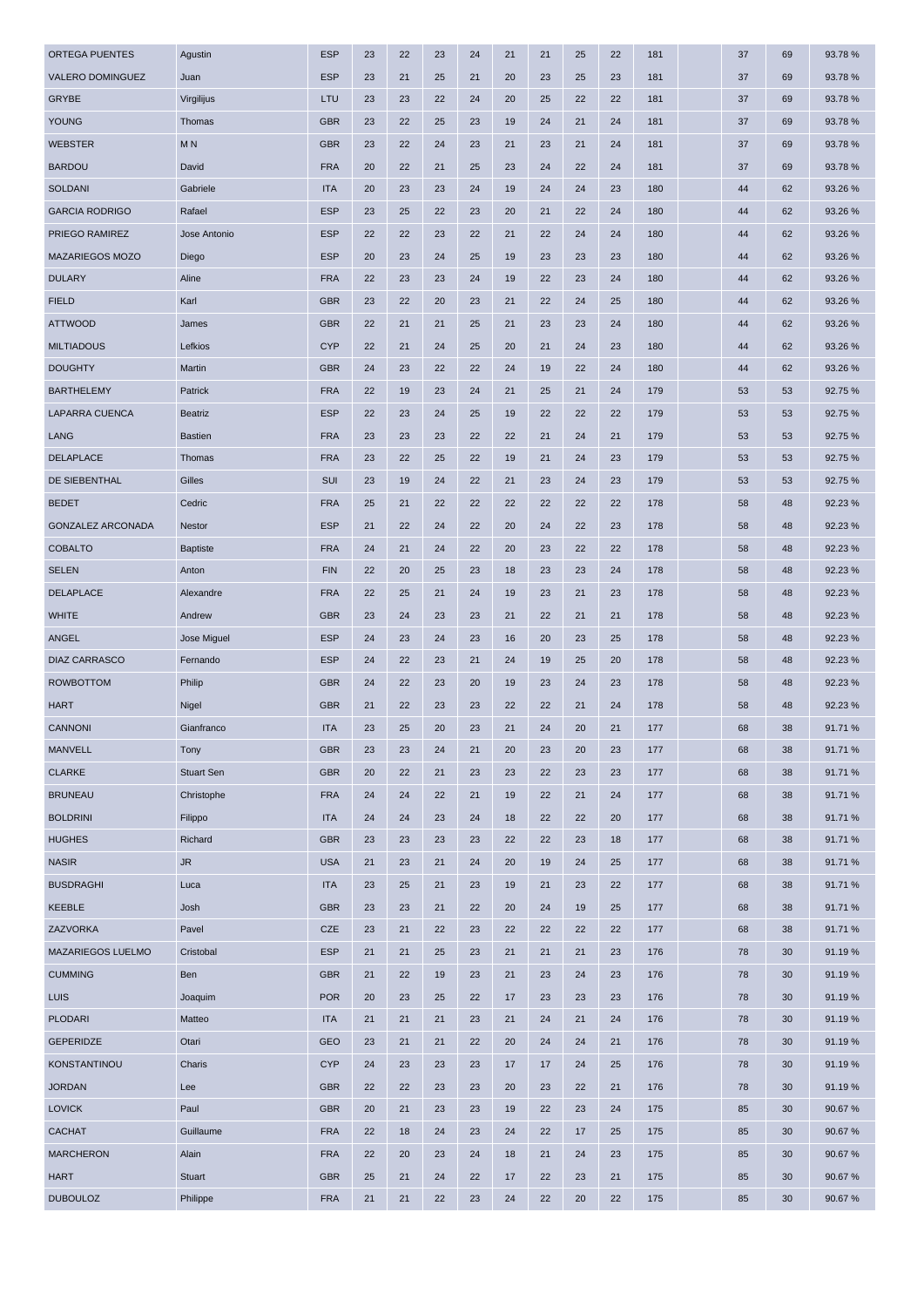| <b>CAUNE</b>              | Agnese         | LAT        | 24 | 20 | 22 | 22 | 21 | 21 | 23 | 22 | 175 | 85  | 30 | 90.67%  |
|---------------------------|----------------|------------|----|----|----|----|----|----|----|----|-----|-----|----|---------|
| ORTIZ HONORATO            | Inaki          | <b>ESP</b> | 22 | 21 | 22 | 22 | 21 | 23 | 23 | 21 | 175 | 85  | 30 | 90.67%  |
| <b>GIRARDET</b>           | Veronique      | <b>FRA</b> | 21 | 21 | 23 | 23 | 17 | 24 | 21 | 24 | 174 | 92  | 30 | 90.16%  |
| <b>WILLIAMS</b>           | Stephen        | <b>GBR</b> | 23 | 23 | 23 | 23 | 18 | 19 | 22 | 23 | 174 | 92  | 30 | 90.16%  |
| <b>BONNET</b>             | Laurent        | <b>FRA</b> | 19 | 22 | 23 | 23 | 20 | 22 | 23 | 22 | 174 | 92  | 30 | 90.16%  |
| <b>VERGEZ</b>             | Jean Francois  | <b>FRA</b> | 23 | 20 | 23 | 22 | 21 | 21 | 21 | 23 | 174 | 92  | 30 | 90.16%  |
| <b>BROWN</b>              | Joshua         | <b>GBR</b> | 23 | 20 | 22 | 24 | 16 | 22 | 24 | 23 | 174 | 92  | 30 | 90.16%  |
| <b>BROUSSIER</b>          | Pauline        | <b>FRA</b> | 21 | 21 | 24 | 22 | 21 | 18 | 22 | 25 | 174 | 92  | 30 | 90.16%  |
| MORENO CARRASCO           | Jose Julian    | <b>ESP</b> | 20 | 22 | 23 | 25 | 19 | 24 | 22 | 19 | 174 | 92  | 30 | 90.16%  |
| <b>TAYLOR</b>             | Robert         | <b>GBR</b> | 23 | 20 | 21 | 24 | 20 | 21 | 21 | 23 | 173 | 99  | 30 | 89.64 % |
| <b>CARRASCO FRAILE</b>    | Manuel         | <b>ESP</b> | 21 | 23 | 25 | 22 | 19 | 22 | 22 | 19 | 173 | 99  | 30 | 89.64 % |
| <b>MATEJU</b>             | Filip          | <b>CZE</b> | 20 | 24 | 22 | 23 | 18 | 22 | 22 | 22 | 173 | 99  | 30 | 89.64 % |
| <b>TONZ</b>               | <b>Tobias</b>  | SUI        | 22 | 21 | 24 | 21 | 21 | 19 | 24 | 21 | 173 | 99  | 30 | 89.64 % |
| <b>EMMOTT</b>             | Joe            | <b>GBR</b> | 22 | 21 | 21 | 24 | 18 | 20 | 23 | 24 | 173 | 99  | 30 | 89.64 % |
| AMESLEK                   | Ibrahim        | <b>FRA</b> | 23 | 21 | 21 | 22 | 21 | 21 | 24 | 20 | 173 | 99  | 30 | 89.64 % |
| <b>CONDETTE</b>           | Samuel         | <b>FRA</b> | 19 | 25 | 19 | 22 | 21 | 23 | 21 | 23 | 173 | 99  | 30 | 89.64 % |
| <b>FAVA</b>               | Laurent        | <b>FRA</b> | 23 | 20 | 22 | 23 | 23 | 17 | 23 | 22 | 173 | 99  | 30 | 89.64 % |
| <b>VINCENT</b>            | David          | <b>FRA</b> | 24 | 21 | 23 | 20 | 23 | 22 | 18 | 22 | 173 | 99  | 30 | 89.64 % |
| <b>PAKALNISKIS</b>        | Jonas          | LTU        | 24 | 21 | 23 | 25 | 17 | 20 | 22 | 21 | 173 | 99  | 30 | 89.64 % |
| <b>VERHILLE</b>           | Louis          | <b>FRA</b> | 23 | 20 | 20 | 22 | 24 | 22 | 21 | 21 | 173 | 99  | 30 | 89.64 % |
| <b>GUINAT</b>             | Jeremy         | <b>FRA</b> | 20 | 24 | 19 | 22 | 23 | 19 | 24 | 22 | 173 | 99  | 30 | 89.64 % |
| <b>LOYEN</b>              | Jean Francois  | <b>FRA</b> | 19 | 22 | 25 | 22 | 18 | 22 | 22 | 23 | 173 | 99  | 30 | 89.64 % |
| <b>FAIRBURN</b>           | Julian         | <b>GBR</b> | 24 | 24 | 21 | 23 | 22 | 17 | 23 | 19 | 173 | 99  | 30 | 89.64 % |
| <b>POUZOL</b>             | Didier         | <b>FRA</b> | 24 | 20 | 21 | 23 | 18 | 22 | 20 | 24 | 172 | 113 | 30 | 89.12%  |
| <b>ARISTIDES</b>          | George         | <b>CYP</b> | 23 | 22 | 21 | 20 | 21 | 19 | 23 | 23 | 172 | 113 | 30 | 89.12%  |
| <b>BLASSEL</b>            | Christian      | <b>FRA</b> | 24 | 19 | 22 | 20 | 21 | 21 | 23 | 22 | 172 | 113 | 30 | 89.12%  |
| <b>FAZLJI</b>             | Kemal          | SUI        | 21 | 20 | 23 | 25 | 15 | 22 | 23 | 23 | 172 | 113 | 30 | 89.12%  |
| <b>ENGELI</b>             | Fabian         | SUI        | 23 | 18 | 23 | 23 | 21 | 22 | 21 | 21 | 172 | 113 | 30 | 89.12 % |
| DOS ANJOS GUTIERREZ       | Yahve          | <b>ESP</b> | 19 | 23 | 24 | 24 | 18 | 20 | 23 | 21 | 172 | 113 | 30 | 89.12%  |
| <b>IGUINEZ</b>            | Clement        | <b>FRA</b> | 20 | 23 | 21 | 23 | 19 | 23 | 22 | 21 | 172 | 113 | 30 | 89.12%  |
| <b>CERUTTI</b>            | Gilles         | <b>FRA</b> | 24 | 21 | 19 | 24 | 20 | 20 | 21 | 23 | 172 | 113 | 30 | 89.12%  |
| SPALDING                  | Glen           | <b>GBR</b> | 22 | 22 | 20 | 23 | 21 | 22 | 19 | 23 | 172 | 113 | 30 | 89.12%  |
| CANTE                     | Gerard         | <b>FRA</b> | 23 | 22 | 21 | 23 | 19 | 18 | 22 | 24 | 172 | 113 | 30 | 89.12 % |
| <b>THIES</b>              | Alexander      | <b>GER</b> | 22 | 21 | 23 | 21 | 20 | 21 | 21 | 23 | 172 | 113 | 30 | 89.12%  |
| <b>NESTI</b>              | Michael        | <b>ITA</b> | 23 | 18 | 22 | 20 | 19 | 20 | 25 | 25 | 172 | 113 | 30 | 89.12%  |
| <b>BOURGOGNE</b>          | Jordy          | <b>FRA</b> | 21 | 21 | 22 | 23 | 20 | 22 | 21 | 22 | 172 | 113 | 30 | 89.12%  |
| <b>ELIA</b>               | Elias          | <b>CYP</b> | 21 | 22 | 21 | 22 | 22 | 19 | 22 | 23 | 172 | 113 | 30 | 89.12%  |
| PINA DUARTE               | Francisco Jose | <b>ESP</b> | 20 | 24 | 22 | 21 | 17 | 19 | 25 | 23 | 171 | 127 | 30 | 88.60 % |
| <b>NOULET</b>             | Julien         | <b>FRA</b> | 19 | 19 | 23 | 23 | 25 | 23 | 21 | 18 | 171 | 127 | 30 | 88.60%  |
| <b>HALGAND</b>            | Patrice        | <b>FRA</b> | 21 | 19 | 21 | 24 | 20 | 24 | 20 | 22 | 171 | 127 | 30 | 88.60 % |
|                           |                |            |    |    |    |    |    |    |    |    |     |     |    |         |
| <b>RIGBY</b>              | Marcus         | <b>GBR</b> | 21 | 21 | 20 | 22 | 20 | 22 | 24 | 21 | 171 | 127 | 30 | 88.60%  |
| <b>MOURER</b>             | Charles-Henri  | <b>FRA</b> | 23 | 23 | 22 | 21 | 16 | 23 | 22 | 21 | 171 | 127 | 30 | 88.60%  |
| <b>KADLOK</b>             | Nandor         | <b>HUN</b> | 23 | 22 | 22 | 20 | 21 | 20 | 21 | 22 | 171 | 127 | 30 | 88.60%  |
| DI VITTORIO               | Vincent        | <b>FRA</b> | 22 | 22 | 22 | 23 | 22 | 20 | 16 | 24 | 171 | 127 | 30 | 88.60 % |
| <b>DEFARGES</b>           | Bertrand       | <b>FRA</b> | 18 | 23 | 23 | 20 | 21 | 22 | 23 | 21 | 171 | 127 | 30 | 88.60 % |
| <b>JUHT</b>               | Emil           | <b>EST</b> | 22 | 21 | 23 | 23 | 19 | 19 | 23 | 21 | 171 | 127 | 30 | 88.60%  |
| VANCRAENENBROECK          | Koen           | <b>BEL</b> | 22 | 22 | 19 | 23 | 20 | 20 | 21 | 24 | 171 | 127 | 30 | 88.60%  |
| <b>FRIGO</b>              | Sebastien      | <b>FRA</b> | 19 | 22 | 22 | 22 | 16 | 23 | 23 | 24 | 171 | 127 | 30 | 88.60%  |
| <b>DAVIS</b>              | Simon          | <b>GBR</b> | 21 | 22 | 23 | 20 | 19 | 22 | 20 | 24 | 171 | 127 | 30 | 88.60 % |
| <b>PATSALOS</b>           | Savvas         | <b>CYP</b> | 23 | 22 | 20 | 23 | 22 | 16 | 21 | 24 | 171 | 127 | 30 | 88.60 % |
| <b>EVANS</b>              | Robert         | <b>GBR</b> | 23 | 21 | 23 | 23 | 15 | 20 | 21 | 24 | 170 | 140 | 30 | 88.08%  |
| <b>CARRASCO TRASMONTE</b> | Francisco      | <b>ESP</b> | 23 | 22 | 23 | 19 | 19 | 20 | 21 | 23 | 170 | 140 | 30 | 88.08%  |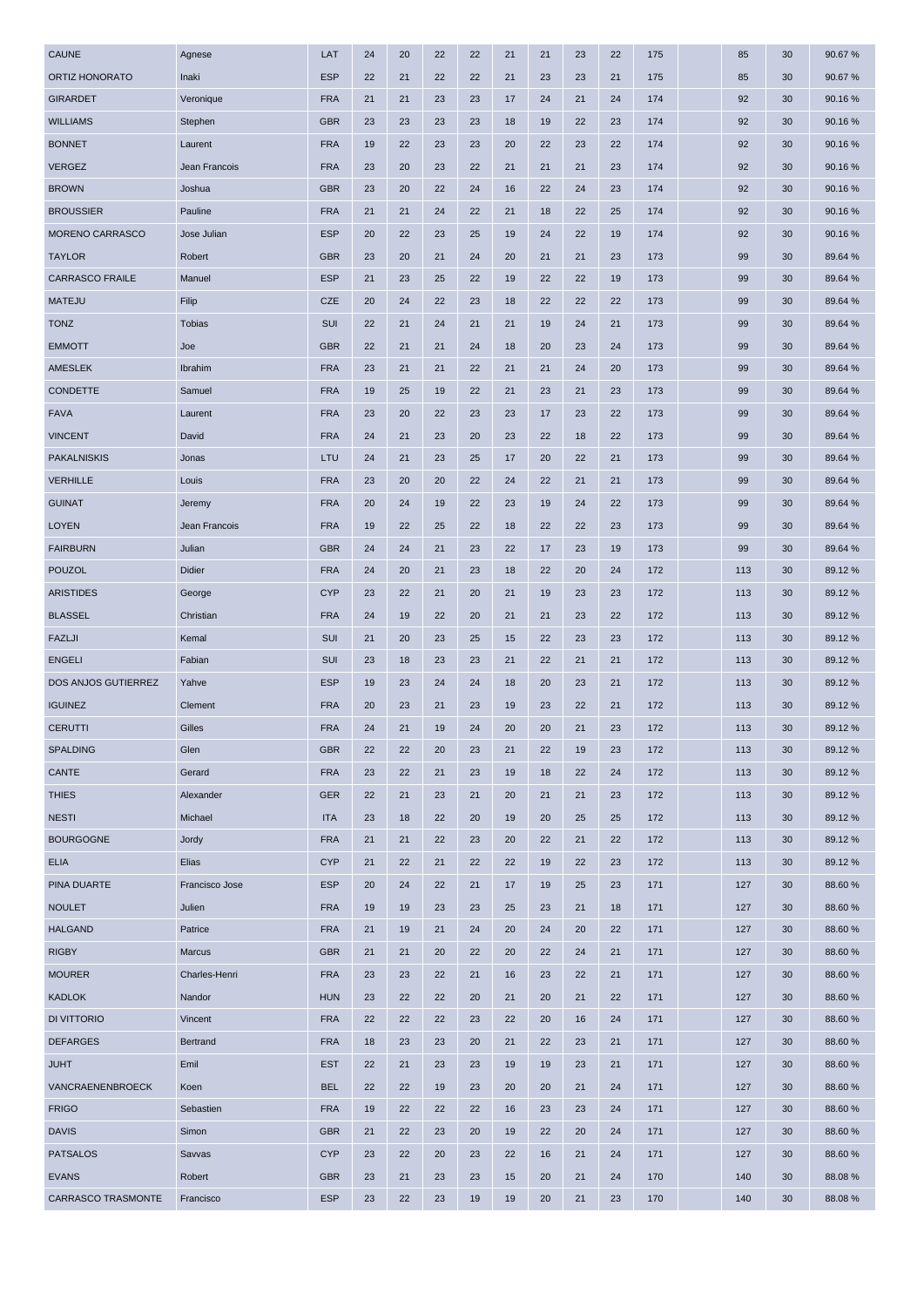| <b>STENGL</b>             | Jiri            | <b>CZE</b> | 21 | 22 | 21 | 22 | 18 | 23 | 20 | 23 | 170 | 140 | 30 | 88.08%  |
|---------------------------|-----------------|------------|----|----|----|----|----|----|----|----|-----|-----|----|---------|
| <b>PEARS</b>              | Simon           | <b>FRA</b> | 18 | 24 | 21 | 23 | 18 | 17 | 24 | 25 | 170 | 140 | 30 | 88.08%  |
| ALVAREZ ALTUZARRA         | Daniel Jesus    | <b>ESP</b> | 23 | 22 | 22 | 22 | 17 | 20 | 21 | 23 | 170 | 140 | 30 | 88.08%  |
| <b>TRYHOEN</b>            | Ludovic         | <b>FRA</b> | 19 | 23 | 22 | 21 | 21 | 23 | 20 | 21 | 170 | 140 | 30 | 88.08%  |
| <b>JUNG</b>               | Johannes        | <b>GER</b> | 22 | 22 | 22 | 20 | 24 | 19 | 21 | 20 | 170 | 140 | 30 | 88.08%  |
| <b>BRADLEY-DAY</b>        | James           | <b>GBR</b> | 21 | 18 | 24 | 21 | 17 | 23 | 21 | 25 | 170 | 140 | 30 | 88.08%  |
| <b>QUESNEL</b>            | Philippe        | <b>FRA</b> | 24 | 19 | 23 | 21 | 19 | 19 | 21 | 24 | 170 | 140 | 30 | 88.08%  |
| ANDREOU                   | <b>Michalis</b> | <b>CYP</b> | 21 | 21 | 23 | 24 | 16 | 20 | 22 | 23 | 170 | 140 | 30 | 88.08%  |
| <b>KISS</b>               | Tibor           | <b>HUN</b> | 21 | 21 | 20 | 23 | 19 | 19 | 23 | 23 | 169 | 150 | 30 | 87.56 % |
| <b>RALYS</b>              | Ramunas         | LTU        | 22 | 22 | 23 | 22 | 20 | 18 | 21 | 21 | 169 | 150 | 30 | 87.56 % |
| <b>TIMMERMANS</b>         | <b>Bernard</b>  | <b>BEL</b> | 23 | 18 | 20 | 21 | 21 | 22 | 22 | 22 | 169 | 150 | 30 | 87.56 % |
| VATEL                     | William         | <b>FRA</b> | 23 | 22 | 23 | 22 | 19 | 20 | 21 | 19 | 169 | 150 | 30 | 87.56 % |
| <b>STACEY</b>             | Shaun           | <b>GBR</b> | 20 | 19 | 23 | 25 | 17 | 17 | 23 | 25 | 169 | 150 | 30 | 87.56 % |
| <b>STACEY</b>             | Emma            | <b>GBR</b> | 21 | 19 | 22 | 21 | 20 | 22 | 22 | 22 | 169 | 150 | 30 | 87.56 % |
| <b>LECHAT</b>             | Marc            | <b>BEL</b> | 21 | 21 | 18 | 22 | 21 | 24 | 23 | 19 | 169 | 150 | 30 | 87.56 % |
| <b>COTARD</b>             | Massimo         | <b>FRA</b> | 18 | 22 | 24 | 21 | 19 | 20 | 22 | 22 | 168 | 157 | 30 | 87.05 % |
| <b>WIENANDTS</b>          | Hendrick        | <b>GER</b> | 19 | 23 | 25 | 23 | 15 | 19 | 23 | 21 | 168 | 157 | 30 | 87.05%  |
| <b>SEAMAN</b>             | Andrew          | <b>GBR</b> | 22 | 23 | 21 | 21 | 16 | 22 | 22 | 21 | 168 | 157 | 30 | 87.05 % |
| <b>PIACENZA</b>           | Maxime          | <b>FRA</b> | 20 | 24 | 23 | 24 | 19 | 18 | 19 | 21 | 168 | 157 | 30 | 87.05 % |
| <b>VILLANI</b>            | Anthony         | <b>FRA</b> | 22 | 19 | 23 | 20 | 21 | 20 | 23 | 20 | 168 | 157 | 30 | 87.05%  |
| <b>MAYRHORMANN</b>        | Robert          | <b>GER</b> | 23 | 19 | 23 | 21 | 18 | 22 | 20 | 22 | 168 | 157 | 30 | 87.05 % |
| <b>LANOUHE</b>            | <b>Thierry</b>  | <b>FRA</b> | 25 | 21 | 23 | 19 | 19 | 17 | 22 | 22 | 168 | 157 | 30 | 87.05%  |
| <b>MASSET</b>             | Thierry         | <b>FRA</b> | 24 | 22 | 19 | 20 | 18 | 23 | 19 | 22 | 167 | 164 | 30 | 86.53 % |
| <b>PASSANT</b>            | Jamie           | <b>GBR</b> | 20 | 22 | 21 | 20 | 21 | 21 | 19 | 23 | 167 | 164 | 30 | 86.53 % |
| <b>WHITE</b>              | Janine          | <b>GBR</b> | 21 | 22 | 21 | 20 | 21 | 20 | 19 | 23 | 167 | 164 | 30 | 86.53 % |
| GARDEAZABAL ROTAECHE Juan |                 | <b>ESP</b> | 21 | 18 | 21 | 23 | 19 | 21 | 21 | 23 | 167 | 164 | 30 | 86.53 % |
| <b>TOURNOUX</b>           | Julien          | <b>FRA</b> | 21 | 20 | 21 | 23 | 17 | 24 | 24 | 17 | 167 | 164 | 30 | 86.53 % |
| <b>MOVSESSIAN</b>         | Yannick         | <b>FRA</b> | 19 | 21 | 20 | 24 | 19 | 20 | 20 | 24 | 167 | 164 | 30 | 86.53 % |
| <b>DEMETRIADES</b>        | Panicos         | <b>CYP</b> | 21 | 22 | 20 | 21 | 19 | 21 | 22 | 21 | 167 | 164 | 30 | 86.53 % |
| <b>SANZ CLERIGUES</b>     | Daniel          | <b>ESP</b> | 21 | 22 | 21 | 22 | 20 | 17 | 21 | 23 | 167 | 164 | 30 | 86.53 % |
| <b>JOSKOW</b>             | Gregory         | <b>FRA</b> | 17 | 25 | 22 | 17 | 23 | 21 | 23 | 19 | 167 | 164 | 30 | 86.53 % |
| <b>BESSIN</b>             | Lionel          | <b>FRA</b> | 23 | 16 | 20 | 24 | 20 | 21 | 20 | 23 | 167 | 164 | 30 | 86.53 % |
| <b>DURST</b>              | Sylvain         | <b>FRA</b> | 18 | 19 | 22 | 23 | 17 | 23 | 21 | 23 | 166 | 174 | 30 | 86.01%  |
| <b>ROMEY</b>              | Jean-Pierre     | <b>FRA</b> | 20 | 22 | 19 | 21 | 20 | 23 | 22 | 19 | 166 | 174 | 30 | 86.01 % |
| <b>PRICE</b>              | John            | <b>GBR</b> | 23 | 19 | 21 | 20 | 20 | 19 | 23 | 21 | 166 | 174 | 30 | 86.01%  |
| <b>MOON</b>               | Darren          | <b>GBR</b> | 23 | 20 | 21 | 22 | 18 | 21 | 18 | 23 | 166 | 174 | 30 | 86.01 % |
| <b>VITARELLI</b>          | Federico        | <b>ITA</b> | 17 | 20 | 22 | 22 | 20 | 22 | 22 | 21 | 166 | 174 | 30 | 86.01 % |
| <b>FREITAS</b>            | Paulo           | SUI        | 18 | 20 | 22 | 21 | 21 | 17 | 25 | 22 | 166 | 174 | 30 | 86.01%  |
| <b>MONTAGNE</b>           | Laurent         | <b>FRA</b> | 17 | 21 | 21 | 20 | 22 | 22 | 20 | 23 | 166 | 174 | 30 | 86.01 % |
| <b>MORENO VILLAR</b>      | Julian          | <b>ESP</b> | 22 | 19 | 22 | 23 | 19 | 22 | 20 | 19 | 166 | 174 | 30 | 86.01%  |
| <b>PEPPINCK</b>           | Karel Jr        | <b>NLD</b> | 19 | 19 | 21 | 24 | 16 | 20 | 24 | 22 | 165 | 182 | 30 | 85.49%  |
| <b>GORDON</b>             | Lindsay         | <b>GBR</b> | 22 | 22 | 21 | 20 | 17 | 20 | 20 | 23 | 165 | 182 | 30 | 85.49%  |
| CONSTANTINOU              | Agathoklis      | <b>CYP</b> | 20 | 21 | 21 | 24 | 20 | 18 | 20 | 21 | 165 | 182 | 30 | 85.49%  |
| <b>ROMMEL</b>             | Olivier         | <b>FRA</b> | 23 | 21 | 23 | 18 | 19 | 19 | 22 | 20 | 165 | 182 | 30 | 85.49%  |
| KIVINEN                   | Karl            | <b>AUS</b> | 24 | 20 | 20 | 18 | 19 | 21 | 21 | 22 | 165 | 182 | 30 | 85.49%  |
| <b>FRANKE</b>             | Tie             | <b>NLD</b> | 22 | 22 | 19 | 20 | 20 | 22 | 18 | 22 | 165 | 182 | 30 | 85.49%  |
| <b>CEPROVS</b>            | Valerijs        | LAT        | 22 | 22 | 22 | 16 | 19 | 21 | 20 | 22 | 164 | 188 | 30 | 84.97%  |
| <b>PALISSE</b>            | Frederic        | <b>FRA</b> | 21 | 17 | 22 | 19 | 20 | 23 | 22 | 20 | 164 | 188 | 30 | 84.97%  |
| <b>OSKAM</b>              | <b>Maurits</b>  | <b>NLD</b> | 19 | 23 | 18 | 21 | 16 | 22 | 23 | 22 | 164 | 188 | 30 | 84.97%  |
| <b>PEPPINCK</b>           | Karel Sr        | <b>NLD</b> | 21 | 18 | 21 | 20 | 20 | 22 | 20 | 22 | 164 | 188 | 30 | 84.97%  |
| <b>BIGOLIN</b>            | Luciano         | <b>ITA</b> | 24 | 21 | 17 | 21 | 20 | 16 | 23 | 22 | 164 | 188 | 30 | 84.97%  |
| <b>VON SCHONBERG</b>      | Maximilian      | <b>GER</b> | 22 | 19 | 23 | 19 | 19 | 21 | 21 | 20 | 164 | 188 | 30 | 84.97%  |
|                           |                 |            |    |    |    |    |    |    |    |    |     |     |    |         |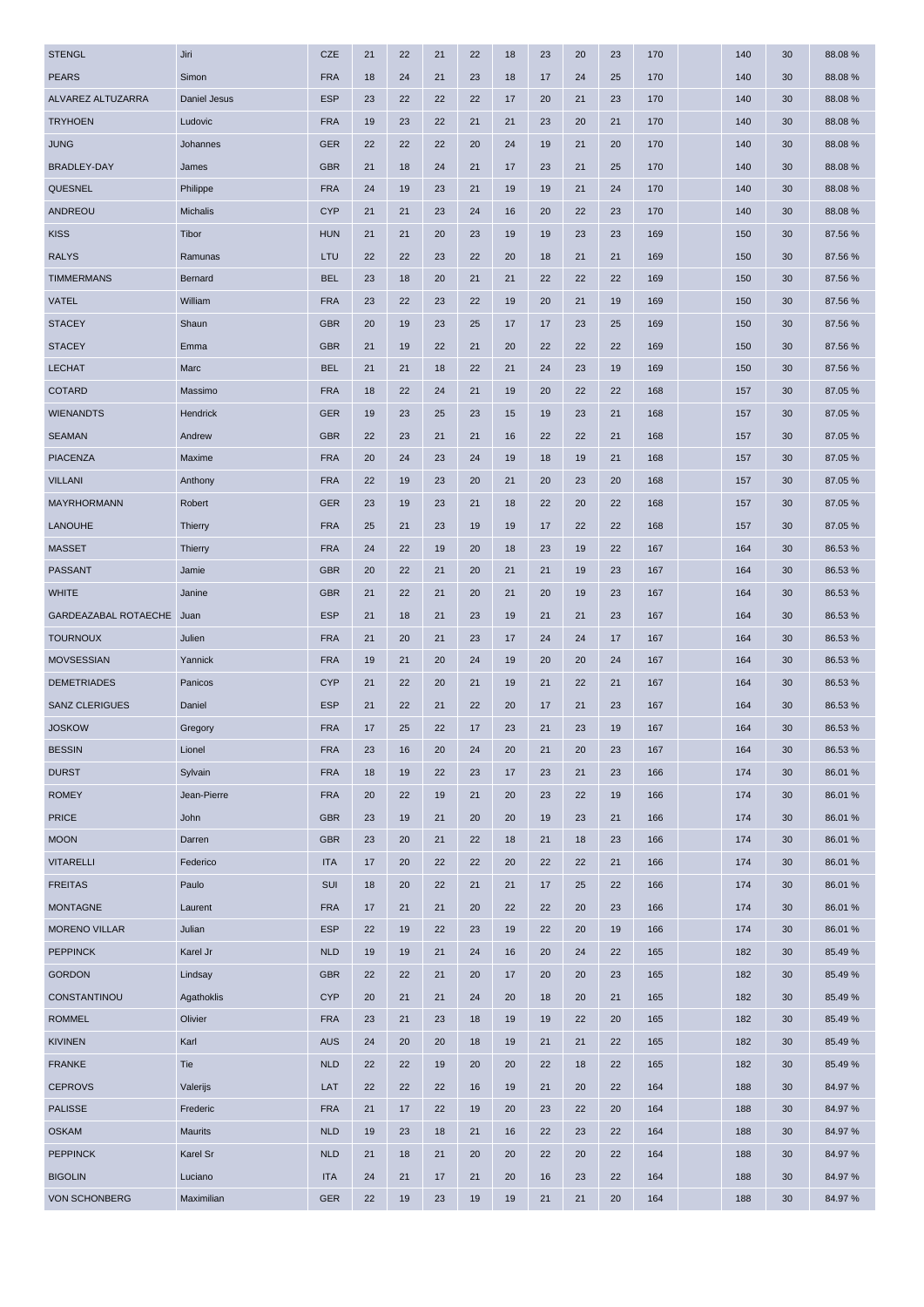| <b>ROMERO RAPOSO</b>                  | Jose Antonio    | <b>ESP</b> | 18 | 16 | 24 | 21 | 18 | 21 | 23 | 23 | 164 | 188 | 30 | 84.97%  |
|---------------------------------------|-----------------|------------|----|----|----|----|----|----|----|----|-----|-----|----|---------|
| <b>POUCEL</b>                         | <b>Nicolas</b>  | <b>FRA</b> | 21 | 21 | 24 | 17 | 21 | 19 | 23 | 18 | 164 | 188 | 30 | 84.97%  |
| <b>MALLET</b>                         | Eric            | <b>FRA</b> | 20 | 19 | 21 | 20 | 19 | 21 | 22 | 22 | 164 | 188 | 30 | 84.97%  |
| <b>GARCIA MENDONCA</b>                | Alfredo Augusto | <b>POR</b> | 22 | 22 | 20 | 21 | 14 | 21 | 25 | 19 | 164 | 188 | 30 | 84.97%  |
| <b>COLEMAN</b>                        | Theo            | <b>GBR</b> | 21 | 20 | 22 | 22 | 20 | 19 | 17 | 23 | 164 | 188 | 30 | 84.97%  |
| PROVIDENCIO LOPEZ                     | Tortosa         | <b>ESP</b> | 24 | 23 | 20 | 17 | 19 | 18 | 22 | 20 | 163 | 199 | 30 | 84.46%  |
| <b>THOMSEN</b>                        | Steffen         | <b>DEN</b> | 22 | 22 | 19 | 19 | 15 | 20 | 22 | 24 | 163 | 199 | 30 | 84.46%  |
| <b>HARDING</b>                        | Michael         | <b>GBR</b> | 20 | 22 | 22 | 19 | 20 | 17 | 22 | 21 | 163 | 199 | 30 | 84.46%  |
| CASTILLO BRAVO                        | Sergio          | <b>ESP</b> | 21 | 22 | 23 | 24 | 13 | 18 | 21 | 21 | 163 | 199 | 30 | 84.46 % |
| <b>FIASCHI</b>                        | Mario           | <b>FRA</b> | 19 | 21 | 22 | 22 | 18 | 17 | 23 | 21 | 163 | 199 | 30 | 84.46%  |
| <b>IAN</b>                            | Smith           | <b>GBR</b> | 20 | 16 | 18 | 24 | 19 | 21 | 21 | 24 | 163 | 199 | 30 | 84.46%  |
| <b>FERET</b>                          | Serge           | <b>FRA</b> | 21 | 19 | 20 | 21 | 17 | 21 | 22 | 22 | 163 | 199 | 30 | 84.46%  |
| <b>RASERA</b>                         | Philippe        | <b>FRA</b> | 19 | 21 | 20 | 20 | 19 | 22 | 22 | 20 | 163 | 199 | 30 | 84.46%  |
| <b>MOUHE</b>                          | Clement         | <b>FRA</b> | 22 | 21 | 21 | 19 | 18 | 17 | 21 | 24 | 163 | 199 | 30 | 84.46 % |
| <b>REYNOLDS</b>                       | Martin          | <b>GBR</b> | 22 | 21 | 20 | 16 | 19 | 22 | 21 | 22 | 163 | 199 | 30 | 84.46%  |
| <b>DULARY</b>                         | Alain           | <b>FRA</b> | 17 | 19 | 21 | 24 | 19 | 23 | 20 | 20 | 163 | 199 | 30 | 84.46%  |
| <b>MUCHITSCH</b>                      | Philipp         | <b>AUT</b> | 21 | 24 | 22 | 19 | 20 | 19 | 17 | 21 | 163 | 199 | 30 | 84.46%  |
| ARDENNE                               | Christophe      | <b>FRA</b> | 22 | 20 | 20 | 21 | 19 | 18 | 21 | 22 | 163 | 199 | 30 | 84.46%  |
| <b>MILAN</b>                          | Jean-Pierre     | <b>FRA</b> | 19 | 20 | 21 | 20 | 18 | 21 | 21 | 23 | 163 | 199 | 30 | 84.46%  |
| <b>BOUCHET</b>                        | Benjamin        | <b>FRA</b> | 20 | 19 | 19 | 21 | 19 | 20 | 21 | 24 | 163 | 199 | 30 | 84.46%  |
| <b>TOULOUZE</b>                       | Thibault        | <b>FRA</b> | 21 | 18 | 20 | 21 | 18 | 20 | 21 | 23 | 162 | 214 | 30 | 83.94 % |
| COSTANTINOU                           | Constantinos    | <b>CYP</b> | 22 | 23 | 21 | 22 | 16 | 20 | 17 | 21 | 162 | 214 | 30 | 83.94 % |
| <b>HAVART</b>                         | <b>Bruno</b>    | <b>FRA</b> | 24 | 21 | 20 | 19 | 18 | 19 | 18 | 23 | 162 | 214 | 30 | 83.94 % |
| <b>BENNETT</b>                        | Kenneth         | <b>GBR</b> | 17 | 19 | 21 | 21 | 20 | 19 | 23 | 22 | 162 | 214 | 30 | 83.94 % |
| <b>MAZUR</b>                          | Christophe      | <b>FRA</b> | 23 | 19 | 22 | 20 | 19 | 19 | 19 | 21 | 162 | 214 | 30 | 83.94 % |
| <b>LLORENS PEREZ</b>                  | Juan Vicente    | <b>ESP</b> | 25 | 19 | 20 | 20 | 19 | 20 | 19 | 20 | 162 | 214 | 30 | 83.94 % |
| <b>MENARD</b>                         | Pierre          | <b>FRA</b> | 21 | 21 | 23 | 21 | 18 | 19 | 16 | 23 | 162 | 214 | 30 | 83.94 % |
| <b>NEVENS</b>                         | Edmond          | <b>BEL</b> | 17 | 21 | 24 | 18 | 19 | 21 | 21 | 21 | 162 | 214 | 30 | 83.94 % |
| <b>VANEK</b>                          | Matej           | <b>CZE</b> | 21 | 21 | 22 | 20 | 20 | 17 | 18 | 22 | 161 | 222 | 30 | 83.42 % |
| <b>CONSTANT</b>                       | Filipe          | <b>POR</b> | 19 | 22 | 23 | 22 | 16 | 15 | 24 | 20 | 161 | 222 | 30 | 83.42 % |
| <b>BAKER</b>                          | Jeremy          | <b>GBR</b> | 23 | 19 | 18 | 19 | 14 | 22 | 22 | 24 | 161 | 222 | 30 | 83.42%  |
| <b>RIOL</b>                           | Eric            | <b>FRA</b> | 22 | 17 | 20 | 20 | 18 | 17 | 23 | 24 | 161 | 222 | 30 | 83.42 % |
| <b>CERNOSEK</b>                       | Milan           | <b>CZE</b> | 22 | 18 | 17 | 19 | 22 | 20 | 22 | 21 | 161 | 222 | 30 | 83.42 % |
| <b>BERRIEGTS</b>                      | Olivier         | <b>FRA</b> | 20 | 20 | 21 | 22 | 15 | 21 | 21 | 21 | 161 | 222 | 30 | 83.42 % |
| <b>MARTEAU</b>                        | Pascal          | <b>FRA</b> | 21 | 18 | 20 | 22 | 18 | 18 | 20 | 24 | 161 | 222 | 30 | 83.42%  |
| MARQUEZ JIMENEZ                       | Francisco Jose  | <b>ESP</b> | 21 | 19 | 19 | 21 | 20 | 22 | 20 | 19 | 161 | 222 | 30 | 83.42 % |
| <b>GOYVAERTS DE BRITO DE N Miguel</b> |                 | <b>POR</b> | 21 | 19 | 22 | 19 | 19 | 20 | 19 | 22 | 161 | 222 | 30 | 83.42 % |
| <b>JEKABSONS</b>                      | Janis           | LAT        | 20 | 24 | 21 | 20 | 20 | 17 | 19 | 19 | 160 | 231 | 30 | 82.90 % |
| <b>MCCLOSKEY</b>                      | Derek           | <b>IRL</b> | 23 | 21 | 20 | 22 | 21 | 14 | 20 | 19 | 160 | 231 | 30 | 82.90%  |
| <b>LUCARINI</b>                       | Raffaello       | <b>ITA</b> | 20 | 20 | 22 | 24 | 19 | 17 | 17 | 21 | 160 | 231 | 30 | 82.90%  |
| <b>SOARES</b>                         | Joao            | <b>POR</b> | 21 | 22 | 21 | 22 | 20 | 17 | 21 | 16 | 160 | 231 | 30 | 82.90%  |
| <b>MANJOT</b>                         | Michel          | <b>FRA</b> | 20 | 18 | 22 | 23 | 18 | 19 | 23 | 16 | 159 | 235 | 30 | 82.38 % |
| <b>LACOMBE</b>                        | Yannick         | <b>FRA</b> | 20 | 17 | 21 | 22 | 22 | 19 | 17 | 21 | 159 | 235 | 30 | 82.38%  |
| <b>WATRIN</b>                         | Didier          | <b>FRA</b> | 22 | 17 | 19 | 22 | 16 | 20 | 21 | 22 | 159 | 235 | 30 | 82.38%  |
| <b>EEUWIJK VAN</b>                    | Cor             | <b>NLD</b> | 19 | 18 | 22 | 21 | 20 | 17 | 20 | 22 | 159 | 235 | 30 | 82.38 % |
| <b>KIRENSKIS</b>                      | Jurijs          | LAT        | 22 | 18 | 22 | 21 | 17 | 19 | 20 | 20 | 159 | 235 | 30 | 82.38%  |
| <b>BOGEY</b>                          | Joel            | <b>FRA</b> | 19 | 21 | 21 | 23 | 15 | 23 | 19 | 18 | 159 | 235 | 30 | 82.38 % |
| <b>FOX</b>                            | Patrick         | <b>IRL</b> | 22 | 22 | 22 | 19 | 20 | 17 | 17 | 20 | 159 | 235 | 30 | 82.38 % |
| VANDELLE                              | Christophe      | <b>FRA</b> | 19 | 18 | 18 | 18 | 17 | 24 | 22 | 23 | 159 | 235 | 30 | 82.38%  |
| <b>FINNEY</b>                         | Paul            | <b>GBR</b> | 21 | 19 | 18 | 22 | 17 | 20 | 21 | 21 | 159 | 235 | 30 | 82.38%  |
| <b>CLOITRE</b>                        | Christel        | <b>FRA</b> | 19 | 22 | 18 | 18 | 19 | 20 | 20 | 23 | 159 | 235 | 30 | 82.38%  |
| <b>SORGIATI</b>                       | Sylvain         | <b>FRA</b> | 21 | 17 | 18 | 22 | 18 | 19 | 23 | 21 | 159 | 235 | 30 | 82.38 % |
|                                       |                 |            |    |    |    |    |    |    |    |    |     |     |    |         |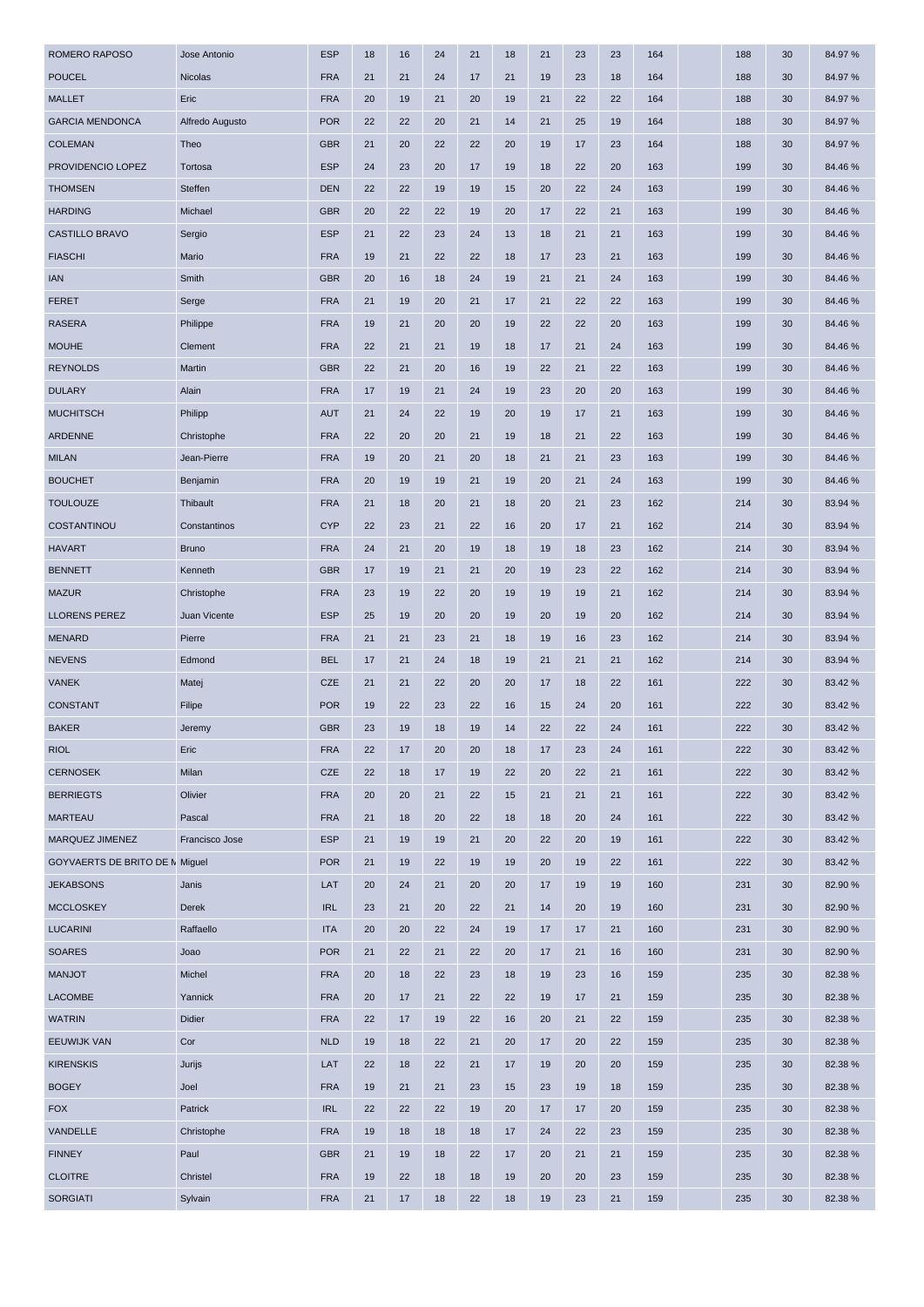| <b>HEWING</b>        | Nicole          | <b>GER</b> | 19 | 19 | 21 | 22 | 15 | 21 | 20 | 22 | 159 | 235 | 30 | 82.38 % |
|----------------------|-----------------|------------|----|----|----|----|----|----|----|----|-----|-----|----|---------|
| <b>CAPLIER</b>       | Emmanuel        | <b>FRA</b> | 19 | 17 | 21 | 19 | 20 | 18 | 22 | 23 | 159 | 235 | 30 | 82.38 % |
| <b>MEDEIROS</b>      | Joseé           | <b>POR</b> | 21 | 23 | 22 | 22 | 17 | 16 | 19 | 18 | 158 | 248 | 30 | 81.87%  |
| PANIZZA              | Alessia         | <b>ITA</b> | 21 | 25 | 21 | 18 | 13 | 19 | 18 | 23 | 158 | 248 | 30 | 81.87%  |
| <b>PEROTTINO</b>     | Laurent         | <b>FRA</b> | 18 | 20 | 22 | 21 | 14 | 20 | 18 | 25 | 158 | 248 | 30 | 81.87%  |
| <b>GIBELLINI</b>     | <b>Brunella</b> | <b>ITA</b> | 18 | 18 | 24 | 22 | 19 | 20 | 20 | 17 | 158 | 248 | 30 | 81.87%  |
| <b>BOOTH</b>         | Thomas          | <b>GBR</b> | 19 | 21 | 21 | 22 | 17 | 19 | 19 | 20 | 158 | 248 | 30 | 81.87%  |
| <b>ROE</b>           | Keith           | <b>GBR</b> | 20 | 21 | 16 | 21 | 20 | 20 | 21 | 19 | 158 | 248 | 30 | 81.87%  |
| <b>VALENTINI</b>     | Salvatore       | <b>ITA</b> | 23 | 18 | 22 | 22 | 17 | 17 | 18 | 21 | 158 | 248 | 30 | 81.87%  |
| <b>POOL</b>          | John            | <b>GBR</b> | 15 | 23 | 20 | 19 | 19 | 23 | 18 | 20 | 157 | 255 | 30 | 81.35 % |
| <b>GIUSTI</b>        | Bernadette      | <b>FRA</b> | 19 | 20 | 20 | 21 | 15 | 19 | 20 | 23 | 157 | 255 | 30 | 81.35 % |
| <b>MALGAT</b>        | Xavier          | <b>FRA</b> | 21 | 17 | 20 | 21 | 17 | 19 | 19 | 23 | 157 | 255 | 30 | 81.35 % |
| WALTENSPUHL          | Daniel          | SUI        | 20 | 18 | 21 | 20 | 20 | 17 | 21 | 20 | 157 | 255 | 30 | 81.35 % |
| <b>MEYRAND</b>       | Gilbert         | <b>FRA</b> | 19 | 21 | 17 | 23 | 16 | 19 | 23 | 19 | 157 | 255 | 30 | 81.35 % |
| <b>CRITCHLEY</b>     | Peter           | <b>GBR</b> | 19 | 21 | 22 | 19 | 14 | 15 | 23 | 24 | 157 | 255 | 30 | 81.35 % |
| <b>MATTI</b>         | Sarah           | SUI        | 17 | 19 | 18 | 22 | 17 | 19 | 22 | 23 | 157 | 255 | 30 | 81.35 % |
| ZAMBRINO             | Graziella       | <b>ITA</b> | 17 | 19 | 20 | 23 | 15 | 19 | 21 | 23 | 157 | 255 | 30 | 81.35 % |
| <b>MAZELLA</b>       | Jean-Michel     | <b>FRA</b> | 21 | 20 | 20 | 19 | 18 | 18 | 19 | 22 | 157 | 255 | 30 | 81.35 % |
| <b>ROSSLE</b>        | Michael         | <b>GER</b> | 21 | 19 | 13 | 22 | 20 | 16 | 22 | 23 | 156 | 264 | 30 | 80.83%  |
| <b>WALTERSCHEID</b>  | Jorn            | <b>GER</b> | 16 | 21 | 22 | 20 | 16 | 19 | 21 | 21 | 156 | 264 | 30 | 80.83%  |
| ARNIHAC              | Patrick         | <b>FRA</b> | 19 | 21 | 20 | 18 | 17 | 20 | 21 | 20 | 156 | 264 | 30 | 80.83%  |
| <b>SMITH</b>         | <b>JRG</b>      | <b>GBR</b> | 19 | 21 | 22 | 19 | 14 | 19 | 21 | 21 | 156 | 264 | 30 | 80.83%  |
| <b>DOSSER</b>        | Michael         | <b>ITA</b> | 22 | 21 | 20 | 18 | 19 | 17 | 16 | 22 | 155 | 268 | 30 | 80.31 % |
| <b>DARE</b>          | Edwin           | <b>GBR</b> | 22 | 23 | 22 | 16 | 16 | 18 | 19 | 19 | 155 | 268 | 30 | 80.31 % |
| <b>MAZAURIC</b>      | Nathan          | <b>FRA</b> | 21 | 20 | 16 | 24 | 16 | 16 | 21 | 21 | 155 | 268 | 30 | 80.31 % |
| ARISTIDOU            | George          | <b>CYP</b> | 17 | 18 | 19 | 18 | 16 | 21 | 23 | 23 | 155 | 268 | 30 | 80.31 % |
| <b>SHORE</b>         | Andy            | <b>GBR</b> | 20 | 20 | 19 | 17 | 17 | 21 | 22 | 19 | 155 | 268 | 30 | 80.31 % |
| <b>LIPPERT</b>       | Johannes        | <b>GER</b> | 20 | 20 | 17 | 20 | 13 | 22 | 22 | 21 | 155 | 268 | 30 | 80.31 % |
| <b>GIBELLINI</b>     | Enzo            | <b>ITA</b> | 16 | 20 | 18 | 22 | 21 | 17 | 19 | 22 | 155 | 268 | 30 | 80.31 % |
| <b>BEKAURI</b>       | Kakhi           | <b>GEO</b> | 20 | 20 | 21 | 17 | 18 | 19 | 18 | 22 | 155 | 268 | 30 | 80.31 % |
| <b>BROCKLEY</b>      | Peter           | <b>GBR</b> | 19 | 22 | 17 | 19 | 17 | 18 | 21 | 22 | 155 | 268 | 30 | 80.31 % |
| <b>BOUKOUM</b>       | Makram          | <b>FRA</b> | 22 | 17 | 20 | 16 | 16 | 20 | 25 | 19 | 155 | 268 | 30 | 80.31 % |
| <b>CARBOULET</b>     | Pierre          | <b>FRA</b> | 20 | 19 | 21 | 21 | 17 | 20 | 19 | 18 | 155 | 268 | 30 | 80.31 % |
| <b>LESPIELLE</b>     | Patrick         | <b>FRA</b> | 20 | 15 | 21 | 19 | 19 | 19 | 22 | 20 | 155 | 268 | 30 | 80.31 % |
| <b>COLEMAN</b>       | Guy             | <b>GBR</b> | 17 | 20 | 19 | 21 | 20 | 17 | 18 | 22 | 154 | 280 | 30 | 79.79 % |
| <b>CECCHINI</b>      | Damiano         | <b>ITA</b> | 17 | 20 | 19 | 24 | 20 | 18 | 20 | 16 | 154 | 280 | 30 | 79.79%  |
| <b>MESLIN</b>        | Jules           | <b>FRA</b> | 22 | 17 | 20 | 21 | 15 | 17 | 21 | 21 | 154 | 280 | 30 | 79.79 % |
| <b>GENARD</b>        | Sebastien       | <b>FRA</b> | 20 | 22 | 19 | 20 | 15 | 19 | 17 | 22 | 154 | 280 | 30 | 79.79 % |
| <b>PARDON</b>        | Pierrick        | <b>FRA</b> | 19 | 20 | 19 | 18 | 19 | 20 | 22 | 17 | 154 | 280 | 30 | 79.79%  |
| <b>ALMEIDA LOPES</b> | Orlando Filipe  | <b>POR</b> | 16 | 17 | 20 | 23 | 17 | 19 | 19 | 23 | 154 | 280 | 30 | 79.79 % |
| <b>BAARSLAG</b>      | Daniel          | <b>BEL</b> | 18 | 16 | 22 | 18 | 15 | 21 | 23 | 21 | 154 | 280 | 30 | 79.79 % |
| <b>BLIND</b>         | Maurice         | <b>FRA</b> | 21 | 17 | 17 | 21 | 17 | 23 | 23 | 14 | 153 | 287 | 30 | 79.27 % |
| <b>ROSSET</b>        | Sylvain         | <b>SUI</b> | 21 | 20 | 14 | 19 | 21 | 18 | 19 | 21 | 153 | 287 | 30 | 79.27 % |
| <b>BEAUFILS</b>      | Patrick         | <b>FRA</b> | 19 | 18 | 23 | 18 | 17 | 19 | 18 | 21 | 153 | 287 | 30 | 79.27 % |
| <b>BARBERI</b>       | Herve           | <b>FRA</b> | 19 | 14 | 19 | 23 | 21 | 18 | 21 | 18 | 153 | 287 | 30 | 79.27 % |
| <b>MOREL</b>         | Pascal          | <b>FRA</b> | 21 | 18 | 20 | 20 | 17 | 16 | 20 | 21 | 153 | 287 | 30 | 79.27 % |
| <b>GUIDI</b>         | Valentina       | <b>ITA</b> | 21 | 21 | 23 | 19 | 17 | 16 | 19 | 17 | 153 | 287 | 30 | 79.27 % |
| <b>DAVERI</b>        | Fabio           | <b>ITA</b> | 20 | 21 | 22 | 18 | 14 | 19 | 15 | 24 | 153 | 287 | 30 | 79.27 % |
| <b>CASOLARI</b>      | Sebastien       | <b>FRA</b> | 18 | 21 | 19 | 19 | 15 | 20 | 22 | 19 | 153 | 287 | 30 | 79.27 % |
| <b>SCHAUGG</b>       | Richard         | <b>GER</b> | 21 | 22 | 15 | 21 | 14 | 18 | 22 | 19 | 152 | 295 | 30 | 78.76 % |
| <b>MASSEBOEUF</b>    | Pierre          | <b>FRA</b> | 21 | 19 | 21 | 18 | 18 | 15 | 19 | 21 | 152 | 295 | 30 | 78.76%  |
| <b>PARMENTIER</b>    | Herve           | <b>FRA</b> | 17 | 20 | 19 | 22 | 18 | 16 | 17 | 23 | 152 | 295 | 30 | 78.76%  |
|                      |                 |            |    |    |    |    |    |    |    |    |     |     |    |         |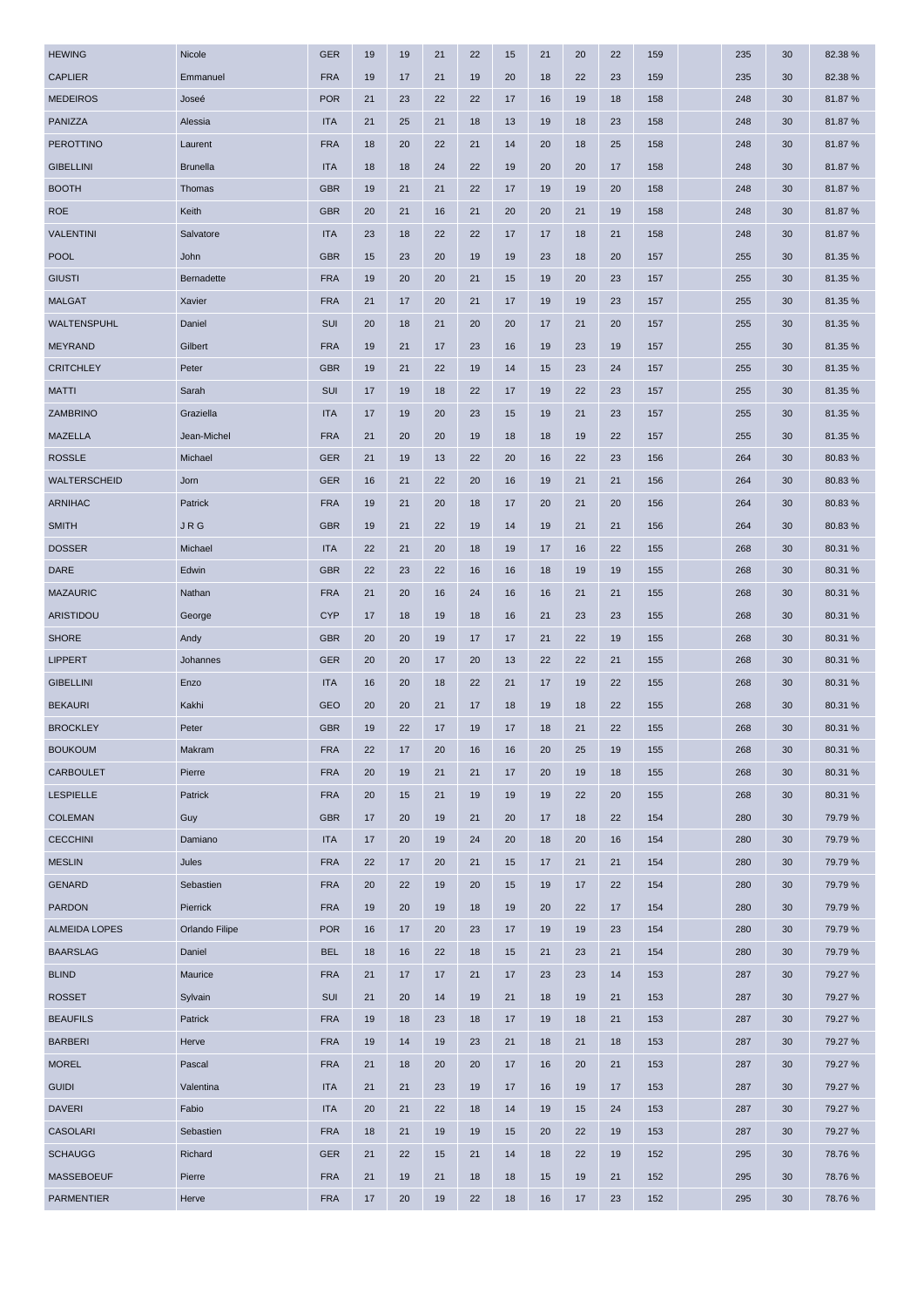| VALSERO            | Andrea              | <b>ESP</b> | 16 | 18 | 22 | 20 | 19               | 18 | 21 | 18 | 152 | 295 | 30 | 78.76%  |
|--------------------|---------------------|------------|----|----|----|----|------------------|----|----|----|-----|-----|----|---------|
| <b>SPRUKULIS</b>   | Juris               | LAT        | 22 | 19 | 17 | 17 | 15               | 21 | 20 | 21 | 152 | 295 | 30 | 78.76%  |
| VALSERO            | Oscar               | <b>ESP</b> | 21 | 22 | 17 | 21 | 16               | 16 | 18 | 21 | 152 | 295 | 30 | 78.76%  |
| <b>MARKEL</b>      | John                | <b>USA</b> | 18 | 18 | 19 | 20 | 20               | 22 | 18 | 17 | 152 | 295 | 30 | 78.76%  |
| <b>HACKETHORN</b>  | John                | <b>USA</b> | 20 | 17 | 21 | 17 | 18               | 19 | 18 | 22 | 152 | 295 | 30 | 78.76%  |
| <b>HARRISON</b>    | Robert              | <b>GBR</b> | 19 | 17 | 20 | 17 | 14               | 22 | 21 | 22 | 152 | 295 | 30 | 78.76 % |
| <b>CEBOLA</b>      | Luis                | <b>POR</b> | 20 | 18 | 20 | 16 | 15               | 19 | 21 | 23 | 152 | 295 | 30 | 78.76 % |
| <b>KIS</b>         | <b>Tibor Sandor</b> | <b>HUN</b> | 20 | 23 | 15 | 17 | 16               | 20 | 20 | 21 | 152 | 295 | 30 | 78.76 % |
| <b>BREAN</b>       | Yann                | <b>FRA</b> | 21 | 22 | 19 | 20 | 16               | 15 | 21 | 18 | 152 | 295 | 30 | 78.76%  |
| <b>BAUMEL</b>      | Serge               | <b>FRA</b> | 20 | 21 | 18 | 19 | 18               | 14 | 23 | 19 | 152 | 295 | 30 | 78.76 % |
| <b>LISCHER</b>     | Ueli                | SUI        | 18 | 20 | 19 | 22 | 15               | 17 | 21 | 20 | 152 | 295 | 30 | 78.76 % |
| <b>ARTHURS</b>     | Robert              | <b>GBR</b> | 17 | 16 | 20 | 19 | 19               | 21 | 19 | 21 | 152 | 295 | 30 | 78.76%  |
| <b>MALGAT</b>      | Theo                | <b>FRA</b> | 19 | 21 | 20 | 20 | 16               | 18 | 18 | 20 | 152 | 295 | 30 | 78.76 % |
| <b>BETON</b>       | Olivier             | <b>FRA</b> | 20 | 17 | 16 | 21 | 17               | 22 | 22 | 17 | 152 | 295 | 30 | 78.76%  |
| <b>ANTONIN</b>     | Philippe            | <b>FRA</b> | 19 | 21 | 24 | 19 | 16               | 14 | 22 | 16 | 151 | 312 | 30 | 78.24 % |
| DE BREYNE          | Bernard             | <b>BEL</b> | 16 | 19 | 16 | 23 | 19               | 17 | 22 | 19 | 151 | 312 | 30 | 78.24 % |
| <b>COSTANZA</b>    | Claude              | <b>FRA</b> | 20 | 19 | 18 | 18 | 15               | 17 | 20 | 24 | 151 | 312 | 30 | 78.24 % |
| <b>GUICHENDUCQ</b> | Olivier             | <b>FRA</b> | 17 | 18 | 18 | 22 | 16               | 17 | 21 | 22 | 151 | 312 | 30 | 78.24 % |
| <b>BORGNA</b>      | Jean-Jacques        | <b>FRA</b> | 15 | 19 | 20 | 18 | 18               | 19 | 20 | 22 | 151 | 312 | 30 | 78.24 % |
| <b>BILLET</b>      | <b>Boris</b>        | <b>FRA</b> | 19 | 20 | 18 | 19 | 15               | 19 | 22 | 19 | 151 | 312 | 30 | 78.24 % |
| <b>LEONI</b>       | Jean-Francois       | <b>FRA</b> | 18 | 19 | 19 | 15 | 20               | 19 | 19 | 22 | 151 | 312 | 30 | 78.24 % |
| <b>VALOTA</b>      | Michele             | <b>BRA</b> | 18 | 20 | 21 | 21 | 17               | 14 | 19 | 21 | 151 | 312 | 30 | 78.24 % |
| <b>ALARCON</b>     | Jean Pierre         | <b>FRA</b> | 16 | 18 | 18 | 20 | 17               | 20 | 23 | 19 | 151 | 312 | 30 | 78.24 % |
| KVARATSKHELIA      | Taras               | <b>GEO</b> | 21 | 20 | 18 | 19 | 15               | 20 | 15 | 23 | 151 | 312 | 30 | 78.24 % |
| <b>MATTI</b>       | <b>Beat</b>         | <b>SUI</b> | 16 | 17 | 21 | 22 | 17               | 18 | 21 | 19 | 151 | 312 | 30 | 78.24 % |
| <b>ROSTOLLAN</b>   | Paul                | <b>FRA</b> | 19 | 21 | 17 | 18 | 19               | 18 | 20 | 19 | 151 | 312 | 30 | 78.24 % |
| LOUYOT             | Mathieu             | <b>FRA</b> | 20 | 17 | 19 | 20 | 15               | 18 | 22 | 20 | 151 | 312 | 30 | 78.24 % |
| <b>SCHIRMER</b>    | Friedel             | <b>GER</b> | 19 | 20 | 17 | 19 | 14               | 20 | 20 | 22 | 151 | 312 | 30 | 78.24 % |
| <b>GAMBLE</b>      | Megan               | <b>GBR</b> | 18 | 21 | 18 | 18 | 16               | 17 | 21 | 21 | 150 | 326 | 30 | 77.72 % |
| <b>OSKAM</b>       | Edwin               | <b>NLD</b> | 17 | 21 | 18 | 20 | 20               | 17 | 20 | 17 | 150 | 326 | 30 | 77.72%  |
| <b>EVANS</b>       | Annalise            | <b>GBR</b> | 19 | 19 | 20 | 17 | 14               | 19 | 21 | 21 | 150 | 326 | 30 | 77.72 % |
| <b>GRAY</b>        | Kevin               | <b>GBR</b> | 20 | 17 | 17 | 18 | 20               | 18 | 23 | 17 | 150 | 326 | 30 | 77.72 % |
| BORGMEIER-LUETZ    | Ruth                | <b>GER</b> | 23 | 21 | 21 | 17 | 15               | 15 | 17 | 20 | 149 | 330 | 30 | 77.20 % |
| <b>POLLET</b>      | Dieter              | <b>BEL</b> | 15 | 20 | 22 | 17 | 19               | 18 | 18 | 20 | 149 | 330 | 30 | 77.20%  |
| <b>DUPONT</b>      | Matthieu            | <b>FRA</b> | 19 | 17 | 22 | 19 | 13               | 22 | 20 | 17 | 149 | 330 | 30 | 77.20 % |
| <b>AMATO</b>       | Paolo               | <b>ITA</b> | 19 | 18 | 19 | 20 | 16               | 20 | 17 | 20 | 149 | 330 | 30 | 77.20 % |
| <b>PYBUS</b>       | Mark                | <b>GBR</b> | 19 | 18 | 19 | 21 | 14               | 20 | 18 | 20 | 149 | 330 | 30 | 77.20 % |
| <b>LESUEUR</b>     | <b>Bruno</b>        | <b>FRA</b> | 20 | 19 | 21 | 17 | 13               | 18 | 20 | 21 | 149 | 330 | 30 | 77.20 % |
| <b>VOGLINO</b>     | Yves                | <b>FRA</b> | 24 | 19 | 15 | 23 | 15               | 16 | 16 | 21 | 149 | 330 | 30 | 77.20 % |
| <b>BETTINI</b>     | Ivano               | <b>ITA</b> | 20 | 19 | 19 | 20 | 19               | 16 | 18 | 18 | 149 | 330 | 30 | 77.20 % |
| <b>MACPHERSON</b>  | Craig               | <b>GBR</b> | 21 | 20 | 19 | 18 | 19               | 13 | 21 | 18 | 149 | 330 | 30 | 77.20 % |
| <b>BARON</b>       | Jean-Pierre         | <b>FRA</b> | 18 | 20 | 15 | 22 | 16               | 18 | 19 | 21 | 149 | 330 | 30 | 77.20 % |
| <b>MAILLARD</b>    | Yannick             | <b>FRA</b> | 19 | 18 | 20 | 15 | 18               | 18 | 20 | 20 | 148 | 340 | 30 | 76.68%  |
| <b>TUKIA</b>       | Henry               | <b>FIN</b> | 20 | 22 | 19 | 19 | 16               | 14 | 20 | 18 | 148 | 340 | 30 | 76.68%  |
| <b>LOUYOT</b>      | Denis               | <b>FRA</b> | 23 | 17 | 18 | 19 | 17               | 18 | 18 | 18 | 148 | 340 | 30 | 76.68%  |
| <b>GHEZAL</b>      | Ismail              | <b>FRA</b> | 19 | 20 | 21 | 19 | $\boldsymbol{9}$ | 18 | 20 | 22 | 148 | 340 | 30 | 76.68%  |
| LUTZ               | Lutz                | <b>GER</b> | 19 | 19 | 19 | 20 | 15               | 17 | 21 | 18 | 148 | 340 | 30 | 76.68%  |
| <b>MOUTOUFIS</b>   | Jean Michel         | <b>FRA</b> | 17 | 20 | 17 | 18 | 17               | 24 | 14 | 20 | 147 | 345 | 30 | 76.17 % |
| <b>KEPIC</b>       | Zeljka              | <b>SUI</b> | 20 | 17 | 20 | 19 | 19               | 20 | 17 | 15 | 147 | 345 | 30 | 76.17 % |
| <b>BERTHOME</b>    | Denis               | <b>FRA</b> | 21 | 18 | 18 | 20 | 15               | 17 | 18 | 20 | 147 | 345 | 30 | 76.17 % |
| PROVIDENCIO LOPEZ  | Palomares           | <b>ESP</b> | 18 | 20 | 17 | 22 | 18               | 19 | 14 | 19 | 147 | 345 | 30 | 76.17 % |
| <b>FALCAO</b>      | Jose Maria          | <b>POR</b> | 18 | 19 | 18 | 18 | 21               | 20 | 17 | 16 | 147 | 345 | 30 | 76.17%  |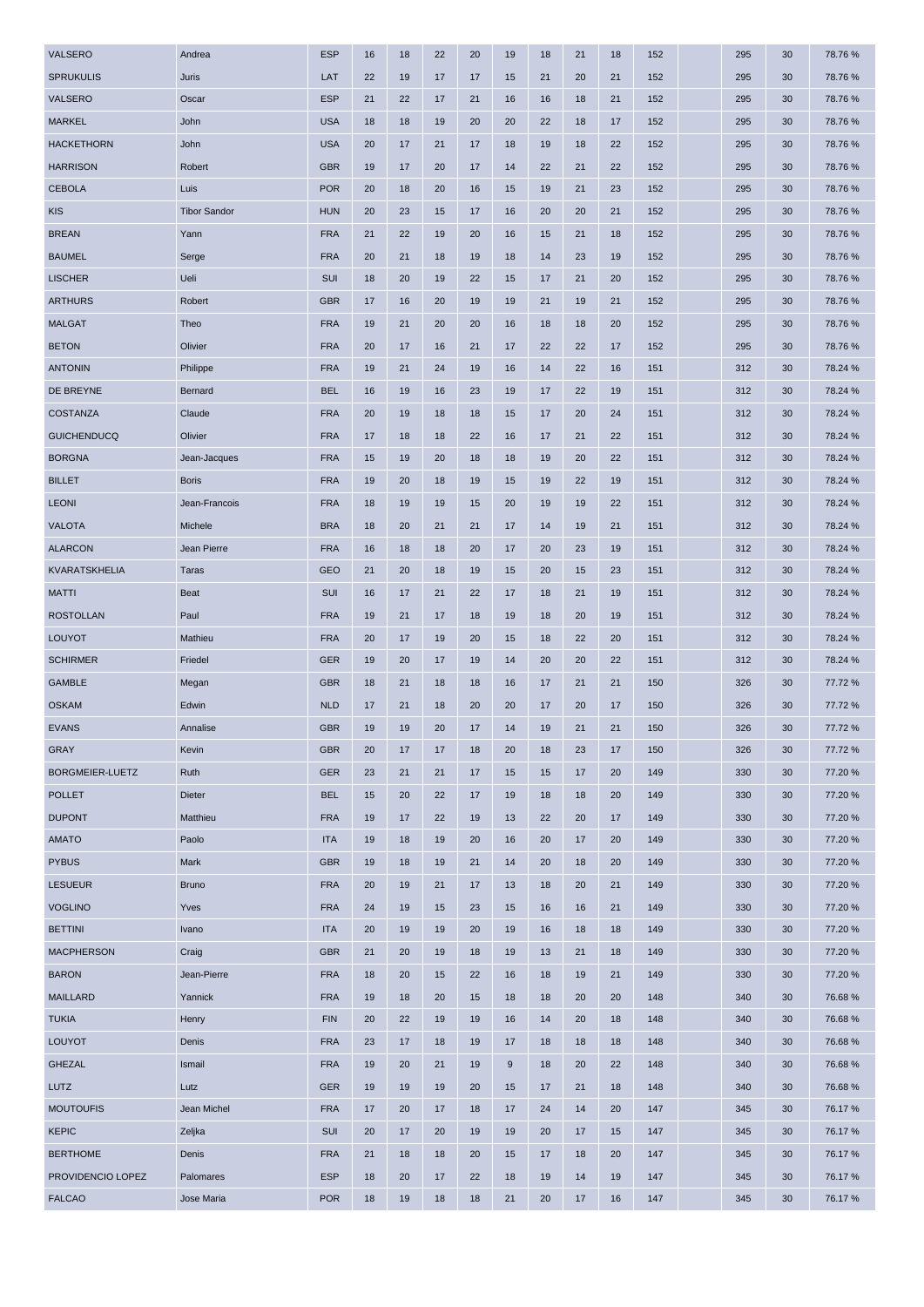| <b>MUELLER</b><br>Axel<br>SUI<br>75.65 %<br>16<br>16<br>22<br>19<br>17<br>17<br>19<br>20<br>146<br>350<br>30<br><b>SCHILLING</b><br>Hermann<br><b>GER</b><br>19<br>18<br>21<br>17<br>14<br>15<br>22<br>20<br>146<br>350<br>30<br>75.65 %<br><b>ROUSSEAU</b><br>Christophe<br><b>FRA</b><br>18<br>19<br>18<br>146<br>75.65 %<br>20<br>20<br>19<br>16<br>16<br>350<br>30<br><b>EYRE</b><br>Denise<br><b>FRA</b><br>21<br>75.65 %<br>19<br>20<br>18<br>17<br>19<br>17<br>15<br>146<br>350<br>30<br>LAFAGE<br>Jean Paul<br><b>FRA</b><br>22<br>21<br>16<br>19<br>15<br>17<br>20<br>16<br>146<br>350<br>30<br>75.65 %<br><b>STENGLOVA</b><br><b>CZE</b><br>75.65 %<br>Michaela<br>14<br>17<br>18<br>22<br>146<br>350<br>30<br>20<br>17<br>17<br>21<br><b>SPITZ</b><br>Jean -Michel<br><b>FRA</b><br>75.13%<br>17<br>16<br>18<br>19<br>18<br>21<br>21<br>145<br>357<br>30<br>15<br><b>BECHERINI</b><br>Stefano<br><b>ITA</b><br>16<br>20<br>22<br>19<br>15<br>15<br>18<br>20<br>145<br>357<br>30<br>75.13 %<br><b>SELLAN</b><br>Gino<br><b>FRA</b><br>75.13%<br>21<br>19<br>22<br>17<br>15<br>16<br>18<br>17<br>145<br>357<br>30<br><b>ESP</b><br><b>SEGUI MICO</b><br>Jose<br>21<br>19<br>18<br>16<br>18<br>20<br>17<br>16<br>145<br>357<br>30<br>75.13 %<br><b>HAGRON</b><br>75.13%<br>Dominique<br><b>FRA</b><br>22<br>19<br>20<br>16<br>17<br>16<br>19<br>145<br>357<br>30<br>16<br>LEGRAND<br><b>FRA</b><br>20<br>Aurelien<br>18<br>19<br>17<br>18<br>18<br>145<br>357<br>30<br>75.13 %<br>17<br>18<br><b>GIAMETTA</b><br>Frederic<br><b>FRA</b><br>75.13%<br>17<br>22<br>20<br>18<br>17<br>17<br>17<br>17<br>145<br>357<br>30<br><b>PILOQUET</b><br><b>FRA</b><br>Ivan<br>20<br>18<br>15<br>16<br>144<br>364<br>30<br>74.61%<br>14<br>22<br>21<br>18<br><b>SCHELLINGER</b><br>Notker<br><b>GER</b><br>17<br>18<br>18<br>19<br>19<br>19<br>144<br>364<br>30<br>74.61 %<br>16<br>18<br><b>COUDRAY</b><br>Richard<br>74.61%<br><b>FRA</b><br>19<br>15<br>17<br>20<br>14<br>19<br>20<br>20<br>144<br>364<br>30<br><b>FRA</b><br><b>MAZIERES</b><br>Jean Marc<br>20<br>17<br>18<br>18<br>144<br>364<br>30<br>74.61 %<br>18<br>15<br>22<br>16<br><b>MALLET</b><br>Jb<br><b>FRA</b><br>74.09%<br>17<br>20<br>23<br>19<br>12<br>18<br>17<br>17<br>143<br>368<br>30<br><b>CHAPPAT</b><br>74.09%<br><b>Thierry</b><br><b>FRA</b><br>19<br>14<br>19<br>17<br>18<br>17<br>18<br>21<br>143<br>368<br>30<br><b>MARCIONETTI</b><br>Roland<br><b>SUI</b><br>20<br>17<br>20<br>19<br>143<br>368<br>74.09%<br>20<br>15<br>15<br>17<br>30<br><b>MALIN</b><br>Robert<br><b>GBR</b><br>74.09%<br>16<br>15<br>19<br>20<br>16<br>17<br>18<br>22<br>143<br>368<br>30<br><b>SPARTA</b><br>Frederic<br><b>FRA</b><br>17<br>17<br>18<br>17<br>19<br>20<br>20<br>143<br>368<br>30<br>74.09%<br>15<br><b>GBR</b><br>73.58 %<br><b>RICKETT</b><br><b>Steve</b><br>15<br>21<br>17<br>20<br>15<br>20<br>18<br>142<br>373<br>30<br>16<br><b>MILLER</b><br><b>GBR</b><br>73.58 %<br>Andy<br>20<br>19<br>19<br>18<br>12<br>17<br>18<br>19<br>142<br>373<br>30<br><b>PFISTER</b><br>Philippe<br>SUI<br>19<br>15<br>16<br>21<br>13<br>18<br>20<br>20<br>142<br>373<br>30<br>73.58 %<br><b>LOBERA FATAS</b><br>Alberto<br><b>ESP</b><br>19<br>21<br>17<br>17<br>14<br>20<br>20<br>142<br>373<br>30<br>73.58 %<br>14<br><b>GNESI</b><br>Mauro<br><b>ITA</b><br>17<br>19<br>17<br>16<br>21<br>18<br>17<br>142<br>373<br>30<br>73.58 %<br>17<br><b>PENZER</b><br><b>GBR</b><br>Johanne<br>17<br>19<br>20<br>20<br>142<br>373<br>30<br>73.58 %<br>19<br>13<br>18<br>16<br><b>CHAULAN</b><br><b>FRA</b><br>22<br>142<br>73.58 %<br>Pascal<br>17<br>20<br>14<br>20<br>19<br>373<br>30<br>15<br>15<br><b>VAN DEN NOTELAER</b><br>Noel<br><b>BEL</b><br>20<br>17<br>17<br>17<br>17<br>20<br>18<br>16<br>142<br>373<br>30<br>73.58 %<br><b>KIRENSKA</b><br>Ira<br>LAT<br>20<br>17<br>13<br>20<br>21<br>141<br>381<br>73.06 %<br>15<br>19<br>16<br>30<br><b>BARBE</b><br>Denis<br><b>FRA</b><br>16<br>21<br>16<br>17<br>10<br>22<br>22<br>17<br>141<br>73.06%<br>381<br>30<br><b>BISSO</b><br>Denis<br><b>FRA</b><br>20<br>19<br>17<br>141<br>73.06%<br>18<br>16<br>14<br>17<br>20<br>381<br>30<br><b>HOMOKI</b><br>Lajos<br><b>HUN</b><br>73.06%<br>19<br>21<br>21<br>15<br>18<br>18<br>14<br>15<br>141<br>381<br>30<br><b>COBALTO</b><br>Alain<br><b>FRA</b><br>15<br>141<br>73.06%<br>17<br>20<br>19<br>14<br>16<br>21<br>19<br>381<br>30<br><b>HACHE</b><br>Jean Marc<br><b>FRA</b><br>20<br>16<br>18<br>141<br>73.06%<br>18<br>19<br>17<br>17<br>16<br>381<br>30<br><b>SKELE</b><br>Edgars<br>LAT<br>19<br>19<br>17<br>14<br>141<br>14<br>21<br>21<br>16<br>381<br>30<br>73.06 %<br>WOODWARD<br><b>Nick</b><br><b>GBR</b><br>19<br>20<br>140<br>388<br>72.54 %<br>19<br>20<br>14<br>12<br>18<br>18<br>30<br><b>LEMOINE</b><br>Philippe<br><b>FRA</b><br>22<br>140<br>17<br>16<br>20<br>17<br>17<br>14<br>17<br>388<br>30<br>72.54 %<br><b>LARRE LARROUY</b><br>Andre<br><b>FRA</b><br>23<br>20<br>13<br>13<br>13<br>18<br>22<br>140<br>388<br>72.54 %<br>18<br>30<br>CHATEAUNEUF<br>Herve<br><b>FRA</b><br>19<br>19<br>15<br>18<br>21<br>140<br>388<br>30<br>72.54 %<br>16<br>15<br>17<br><b>GIUDICELLI</b><br>Antone-Matteu<br><b>FRA</b><br>140<br>18<br>18<br>15<br>19<br>17<br>17<br>17<br>19<br>388<br>30<br>72.54 %<br><b>ANTONIO</b><br>Cubero Garcia<br><b>ESP</b><br>20<br>17<br>14<br>18<br>19<br>19<br>140<br>388<br>72.54 %<br>16<br>17<br>30<br><b>ROTH</b><br>Christiane<br><b>GER</b><br>72.02 %<br>15<br>21<br>16<br>17<br>16<br>19<br>15<br>20<br>139<br>394<br>30<br><b>GOTTSCHLING</b><br>Alexander<br>SUI<br>18<br>139<br>72.02 %<br>16<br>18<br>17<br>14<br>18<br>18<br>20<br>394<br>30<br><b>DIAZ ESPOSITO</b><br>Leticia<br><b>ESP</b><br>18<br>22<br>19<br>14<br>19<br>139<br>394<br>30<br>72.02 %<br>15<br>15<br>17<br><b>DECUGIS</b><br>Michel<br><b>FRA</b><br>72.02 %<br>20<br>17<br>17<br>18<br>18<br>13<br>18<br>18<br>139<br>394<br>30<br><b>ESCAUTIER</b><br>Christian<br><b>FRA</b><br>21<br>14<br>72.02 %<br>20<br>18<br>15<br>14<br>20<br>17<br>139<br>394<br>30<br><b>BUCKLAND</b><br><b>Brian</b><br><b>GBR</b><br>18<br>20<br>139<br>394<br>72.02 %<br>15<br>20<br>13<br>15<br>18<br>20<br>30<br><b>HARRISON</b><br>John A<br><b>GBR</b><br>71.50 %<br>16<br>18<br>17<br>18<br>15<br>16<br>17<br>21<br>138<br>400<br>30<br><b>COMBETTES</b><br>Pierre<br><b>FRA</b><br>18<br>20<br>17<br>18<br>138<br>400<br>30<br>71.50 %<br>15<br>16<br>17<br>17 | <b>NOCCHI</b> | Alessandro | <b>ITA</b> | 21 | 19 | 19 | 19 | 13 | 15 | 20 | 20 | 146 | 350 | 30 | 75.65 % |
|-----------------------------------------------------------------------------------------------------------------------------------------------------------------------------------------------------------------------------------------------------------------------------------------------------------------------------------------------------------------------------------------------------------------------------------------------------------------------------------------------------------------------------------------------------------------------------------------------------------------------------------------------------------------------------------------------------------------------------------------------------------------------------------------------------------------------------------------------------------------------------------------------------------------------------------------------------------------------------------------------------------------------------------------------------------------------------------------------------------------------------------------------------------------------------------------------------------------------------------------------------------------------------------------------------------------------------------------------------------------------------------------------------------------------------------------------------------------------------------------------------------------------------------------------------------------------------------------------------------------------------------------------------------------------------------------------------------------------------------------------------------------------------------------------------------------------------------------------------------------------------------------------------------------------------------------------------------------------------------------------------------------------------------------------------------------------------------------------------------------------------------------------------------------------------------------------------------------------------------------------------------------------------------------------------------------------------------------------------------------------------------------------------------------------------------------------------------------------------------------------------------------------------------------------------------------------------------------------------------------------------------------------------------------------------------------------------------------------------------------------------------------------------------------------------------------------------------------------------------------------------------------------------------------------------------------------------------------------------------------------------------------------------------------------------------------------------------------------------------------------------------------------------------------------------------------------------------------------------------------------------------------------------------------------------------------------------------------------------------------------------------------------------------------------------------------------------------------------------------------------------------------------------------------------------------------------------------------------------------------------------------------------------------------------------------------------------------------------------------------------------------------------------------------------------------------------------------------------------------------------------------------------------------------------------------------------------------------------------------------------------------------------------------------------------------------------------------------------------------------------------------------------------------------------------------------------------------------------------------------------------------------------------------------------------------------------------------------------------------------------------------------------------------------------------------------------------------------------------------------------------------------------------------------------------------------------------------------------------------------------------------------------------------------------------------------------------------------------------------------------------------------------------------------------------------------------------------------------------------------------------------------------------------------------------------------------------------------------------------------------------------------------------------------------------------------------------------------------------------------------------------------------------------------------------------------------------------------------------------------------------------------------------------------------------------------------------------------------------------------------------------------------------------------------------------------------------------------------------------------------------------------------------------------------------------------------------------------------------------------------------------------------------------------------------------------------------------------------------------------------------------------------------------------------------------------------------------------------------------------------------------------------------------------------------------------------------------------------------------------------------------------------------------------------------------------------------------------------------------------------------------------------------------------------------------------------------------------------------------------------------------------------------------------------------------------------------------------------------------------------------------------------------------------------------------------------|---------------|------------|------------|----|----|----|----|----|----|----|----|-----|-----|----|---------|
|                                                                                                                                                                                                                                                                                                                                                                                                                                                                                                                                                                                                                                                                                                                                                                                                                                                                                                                                                                                                                                                                                                                                                                                                                                                                                                                                                                                                                                                                                                                                                                                                                                                                                                                                                                                                                                                                                                                                                                                                                                                                                                                                                                                                                                                                                                                                                                                                                                                                                                                                                                                                                                                                                                                                                                                                                                                                                                                                                                                                                                                                                                                                                                                                                                                                                                                                                                                                                                                                                                                                                                                                                                                                                                                                                                                                                                                                                                                                                                                                                                                                                                                                                                                                                                                                                                                                                                                                                                                                                                                                                                                                                                                                                                                                                                                                                                                                                                                                                                                                                                                                                                                                                                                                                                                                                                                                                                                                                                                                                                                                                                                                                                                                                                                                                                                                                                                                                                                                                                                                                                                                                                                                                                                                                                                                                                                                                                                                                                               |               |            |            |    |    |    |    |    |    |    |    |     |     |    |         |
|                                                                                                                                                                                                                                                                                                                                                                                                                                                                                                                                                                                                                                                                                                                                                                                                                                                                                                                                                                                                                                                                                                                                                                                                                                                                                                                                                                                                                                                                                                                                                                                                                                                                                                                                                                                                                                                                                                                                                                                                                                                                                                                                                                                                                                                                                                                                                                                                                                                                                                                                                                                                                                                                                                                                                                                                                                                                                                                                                                                                                                                                                                                                                                                                                                                                                                                                                                                                                                                                                                                                                                                                                                                                                                                                                                                                                                                                                                                                                                                                                                                                                                                                                                                                                                                                                                                                                                                                                                                                                                                                                                                                                                                                                                                                                                                                                                                                                                                                                                                                                                                                                                                                                                                                                                                                                                                                                                                                                                                                                                                                                                                                                                                                                                                                                                                                                                                                                                                                                                                                                                                                                                                                                                                                                                                                                                                                                                                                                                               |               |            |            |    |    |    |    |    |    |    |    |     |     |    |         |
|                                                                                                                                                                                                                                                                                                                                                                                                                                                                                                                                                                                                                                                                                                                                                                                                                                                                                                                                                                                                                                                                                                                                                                                                                                                                                                                                                                                                                                                                                                                                                                                                                                                                                                                                                                                                                                                                                                                                                                                                                                                                                                                                                                                                                                                                                                                                                                                                                                                                                                                                                                                                                                                                                                                                                                                                                                                                                                                                                                                                                                                                                                                                                                                                                                                                                                                                                                                                                                                                                                                                                                                                                                                                                                                                                                                                                                                                                                                                                                                                                                                                                                                                                                                                                                                                                                                                                                                                                                                                                                                                                                                                                                                                                                                                                                                                                                                                                                                                                                                                                                                                                                                                                                                                                                                                                                                                                                                                                                                                                                                                                                                                                                                                                                                                                                                                                                                                                                                                                                                                                                                                                                                                                                                                                                                                                                                                                                                                                                               |               |            |            |    |    |    |    |    |    |    |    |     |     |    |         |
|                                                                                                                                                                                                                                                                                                                                                                                                                                                                                                                                                                                                                                                                                                                                                                                                                                                                                                                                                                                                                                                                                                                                                                                                                                                                                                                                                                                                                                                                                                                                                                                                                                                                                                                                                                                                                                                                                                                                                                                                                                                                                                                                                                                                                                                                                                                                                                                                                                                                                                                                                                                                                                                                                                                                                                                                                                                                                                                                                                                                                                                                                                                                                                                                                                                                                                                                                                                                                                                                                                                                                                                                                                                                                                                                                                                                                                                                                                                                                                                                                                                                                                                                                                                                                                                                                                                                                                                                                                                                                                                                                                                                                                                                                                                                                                                                                                                                                                                                                                                                                                                                                                                                                                                                                                                                                                                                                                                                                                                                                                                                                                                                                                                                                                                                                                                                                                                                                                                                                                                                                                                                                                                                                                                                                                                                                                                                                                                                                                               |               |            |            |    |    |    |    |    |    |    |    |     |     |    |         |
|                                                                                                                                                                                                                                                                                                                                                                                                                                                                                                                                                                                                                                                                                                                                                                                                                                                                                                                                                                                                                                                                                                                                                                                                                                                                                                                                                                                                                                                                                                                                                                                                                                                                                                                                                                                                                                                                                                                                                                                                                                                                                                                                                                                                                                                                                                                                                                                                                                                                                                                                                                                                                                                                                                                                                                                                                                                                                                                                                                                                                                                                                                                                                                                                                                                                                                                                                                                                                                                                                                                                                                                                                                                                                                                                                                                                                                                                                                                                                                                                                                                                                                                                                                                                                                                                                                                                                                                                                                                                                                                                                                                                                                                                                                                                                                                                                                                                                                                                                                                                                                                                                                                                                                                                                                                                                                                                                                                                                                                                                                                                                                                                                                                                                                                                                                                                                                                                                                                                                                                                                                                                                                                                                                                                                                                                                                                                                                                                                                               |               |            |            |    |    |    |    |    |    |    |    |     |     |    |         |
|                                                                                                                                                                                                                                                                                                                                                                                                                                                                                                                                                                                                                                                                                                                                                                                                                                                                                                                                                                                                                                                                                                                                                                                                                                                                                                                                                                                                                                                                                                                                                                                                                                                                                                                                                                                                                                                                                                                                                                                                                                                                                                                                                                                                                                                                                                                                                                                                                                                                                                                                                                                                                                                                                                                                                                                                                                                                                                                                                                                                                                                                                                                                                                                                                                                                                                                                                                                                                                                                                                                                                                                                                                                                                                                                                                                                                                                                                                                                                                                                                                                                                                                                                                                                                                                                                                                                                                                                                                                                                                                                                                                                                                                                                                                                                                                                                                                                                                                                                                                                                                                                                                                                                                                                                                                                                                                                                                                                                                                                                                                                                                                                                                                                                                                                                                                                                                                                                                                                                                                                                                                                                                                                                                                                                                                                                                                                                                                                                                               |               |            |            |    |    |    |    |    |    |    |    |     |     |    |         |
|                                                                                                                                                                                                                                                                                                                                                                                                                                                                                                                                                                                                                                                                                                                                                                                                                                                                                                                                                                                                                                                                                                                                                                                                                                                                                                                                                                                                                                                                                                                                                                                                                                                                                                                                                                                                                                                                                                                                                                                                                                                                                                                                                                                                                                                                                                                                                                                                                                                                                                                                                                                                                                                                                                                                                                                                                                                                                                                                                                                                                                                                                                                                                                                                                                                                                                                                                                                                                                                                                                                                                                                                                                                                                                                                                                                                                                                                                                                                                                                                                                                                                                                                                                                                                                                                                                                                                                                                                                                                                                                                                                                                                                                                                                                                                                                                                                                                                                                                                                                                                                                                                                                                                                                                                                                                                                                                                                                                                                                                                                                                                                                                                                                                                                                                                                                                                                                                                                                                                                                                                                                                                                                                                                                                                                                                                                                                                                                                                                               |               |            |            |    |    |    |    |    |    |    |    |     |     |    |         |
|                                                                                                                                                                                                                                                                                                                                                                                                                                                                                                                                                                                                                                                                                                                                                                                                                                                                                                                                                                                                                                                                                                                                                                                                                                                                                                                                                                                                                                                                                                                                                                                                                                                                                                                                                                                                                                                                                                                                                                                                                                                                                                                                                                                                                                                                                                                                                                                                                                                                                                                                                                                                                                                                                                                                                                                                                                                                                                                                                                                                                                                                                                                                                                                                                                                                                                                                                                                                                                                                                                                                                                                                                                                                                                                                                                                                                                                                                                                                                                                                                                                                                                                                                                                                                                                                                                                                                                                                                                                                                                                                                                                                                                                                                                                                                                                                                                                                                                                                                                                                                                                                                                                                                                                                                                                                                                                                                                                                                                                                                                                                                                                                                                                                                                                                                                                                                                                                                                                                                                                                                                                                                                                                                                                                                                                                                                                                                                                                                                               |               |            |            |    |    |    |    |    |    |    |    |     |     |    |         |
|                                                                                                                                                                                                                                                                                                                                                                                                                                                                                                                                                                                                                                                                                                                                                                                                                                                                                                                                                                                                                                                                                                                                                                                                                                                                                                                                                                                                                                                                                                                                                                                                                                                                                                                                                                                                                                                                                                                                                                                                                                                                                                                                                                                                                                                                                                                                                                                                                                                                                                                                                                                                                                                                                                                                                                                                                                                                                                                                                                                                                                                                                                                                                                                                                                                                                                                                                                                                                                                                                                                                                                                                                                                                                                                                                                                                                                                                                                                                                                                                                                                                                                                                                                                                                                                                                                                                                                                                                                                                                                                                                                                                                                                                                                                                                                                                                                                                                                                                                                                                                                                                                                                                                                                                                                                                                                                                                                                                                                                                                                                                                                                                                                                                                                                                                                                                                                                                                                                                                                                                                                                                                                                                                                                                                                                                                                                                                                                                                                               |               |            |            |    |    |    |    |    |    |    |    |     |     |    |         |
|                                                                                                                                                                                                                                                                                                                                                                                                                                                                                                                                                                                                                                                                                                                                                                                                                                                                                                                                                                                                                                                                                                                                                                                                                                                                                                                                                                                                                                                                                                                                                                                                                                                                                                                                                                                                                                                                                                                                                                                                                                                                                                                                                                                                                                                                                                                                                                                                                                                                                                                                                                                                                                                                                                                                                                                                                                                                                                                                                                                                                                                                                                                                                                                                                                                                                                                                                                                                                                                                                                                                                                                                                                                                                                                                                                                                                                                                                                                                                                                                                                                                                                                                                                                                                                                                                                                                                                                                                                                                                                                                                                                                                                                                                                                                                                                                                                                                                                                                                                                                                                                                                                                                                                                                                                                                                                                                                                                                                                                                                                                                                                                                                                                                                                                                                                                                                                                                                                                                                                                                                                                                                                                                                                                                                                                                                                                                                                                                                                               |               |            |            |    |    |    |    |    |    |    |    |     |     |    |         |
|                                                                                                                                                                                                                                                                                                                                                                                                                                                                                                                                                                                                                                                                                                                                                                                                                                                                                                                                                                                                                                                                                                                                                                                                                                                                                                                                                                                                                                                                                                                                                                                                                                                                                                                                                                                                                                                                                                                                                                                                                                                                                                                                                                                                                                                                                                                                                                                                                                                                                                                                                                                                                                                                                                                                                                                                                                                                                                                                                                                                                                                                                                                                                                                                                                                                                                                                                                                                                                                                                                                                                                                                                                                                                                                                                                                                                                                                                                                                                                                                                                                                                                                                                                                                                                                                                                                                                                                                                                                                                                                                                                                                                                                                                                                                                                                                                                                                                                                                                                                                                                                                                                                                                                                                                                                                                                                                                                                                                                                                                                                                                                                                                                                                                                                                                                                                                                                                                                                                                                                                                                                                                                                                                                                                                                                                                                                                                                                                                                               |               |            |            |    |    |    |    |    |    |    |    |     |     |    |         |
|                                                                                                                                                                                                                                                                                                                                                                                                                                                                                                                                                                                                                                                                                                                                                                                                                                                                                                                                                                                                                                                                                                                                                                                                                                                                                                                                                                                                                                                                                                                                                                                                                                                                                                                                                                                                                                                                                                                                                                                                                                                                                                                                                                                                                                                                                                                                                                                                                                                                                                                                                                                                                                                                                                                                                                                                                                                                                                                                                                                                                                                                                                                                                                                                                                                                                                                                                                                                                                                                                                                                                                                                                                                                                                                                                                                                                                                                                                                                                                                                                                                                                                                                                                                                                                                                                                                                                                                                                                                                                                                                                                                                                                                                                                                                                                                                                                                                                                                                                                                                                                                                                                                                                                                                                                                                                                                                                                                                                                                                                                                                                                                                                                                                                                                                                                                                                                                                                                                                                                                                                                                                                                                                                                                                                                                                                                                                                                                                                                               |               |            |            |    |    |    |    |    |    |    |    |     |     |    |         |
|                                                                                                                                                                                                                                                                                                                                                                                                                                                                                                                                                                                                                                                                                                                                                                                                                                                                                                                                                                                                                                                                                                                                                                                                                                                                                                                                                                                                                                                                                                                                                                                                                                                                                                                                                                                                                                                                                                                                                                                                                                                                                                                                                                                                                                                                                                                                                                                                                                                                                                                                                                                                                                                                                                                                                                                                                                                                                                                                                                                                                                                                                                                                                                                                                                                                                                                                                                                                                                                                                                                                                                                                                                                                                                                                                                                                                                                                                                                                                                                                                                                                                                                                                                                                                                                                                                                                                                                                                                                                                                                                                                                                                                                                                                                                                                                                                                                                                                                                                                                                                                                                                                                                                                                                                                                                                                                                                                                                                                                                                                                                                                                                                                                                                                                                                                                                                                                                                                                                                                                                                                                                                                                                                                                                                                                                                                                                                                                                                                               |               |            |            |    |    |    |    |    |    |    |    |     |     |    |         |
|                                                                                                                                                                                                                                                                                                                                                                                                                                                                                                                                                                                                                                                                                                                                                                                                                                                                                                                                                                                                                                                                                                                                                                                                                                                                                                                                                                                                                                                                                                                                                                                                                                                                                                                                                                                                                                                                                                                                                                                                                                                                                                                                                                                                                                                                                                                                                                                                                                                                                                                                                                                                                                                                                                                                                                                                                                                                                                                                                                                                                                                                                                                                                                                                                                                                                                                                                                                                                                                                                                                                                                                                                                                                                                                                                                                                                                                                                                                                                                                                                                                                                                                                                                                                                                                                                                                                                                                                                                                                                                                                                                                                                                                                                                                                                                                                                                                                                                                                                                                                                                                                                                                                                                                                                                                                                                                                                                                                                                                                                                                                                                                                                                                                                                                                                                                                                                                                                                                                                                                                                                                                                                                                                                                                                                                                                                                                                                                                                                               |               |            |            |    |    |    |    |    |    |    |    |     |     |    |         |
|                                                                                                                                                                                                                                                                                                                                                                                                                                                                                                                                                                                                                                                                                                                                                                                                                                                                                                                                                                                                                                                                                                                                                                                                                                                                                                                                                                                                                                                                                                                                                                                                                                                                                                                                                                                                                                                                                                                                                                                                                                                                                                                                                                                                                                                                                                                                                                                                                                                                                                                                                                                                                                                                                                                                                                                                                                                                                                                                                                                                                                                                                                                                                                                                                                                                                                                                                                                                                                                                                                                                                                                                                                                                                                                                                                                                                                                                                                                                                                                                                                                                                                                                                                                                                                                                                                                                                                                                                                                                                                                                                                                                                                                                                                                                                                                                                                                                                                                                                                                                                                                                                                                                                                                                                                                                                                                                                                                                                                                                                                                                                                                                                                                                                                                                                                                                                                                                                                                                                                                                                                                                                                                                                                                                                                                                                                                                                                                                                                               |               |            |            |    |    |    |    |    |    |    |    |     |     |    |         |
|                                                                                                                                                                                                                                                                                                                                                                                                                                                                                                                                                                                                                                                                                                                                                                                                                                                                                                                                                                                                                                                                                                                                                                                                                                                                                                                                                                                                                                                                                                                                                                                                                                                                                                                                                                                                                                                                                                                                                                                                                                                                                                                                                                                                                                                                                                                                                                                                                                                                                                                                                                                                                                                                                                                                                                                                                                                                                                                                                                                                                                                                                                                                                                                                                                                                                                                                                                                                                                                                                                                                                                                                                                                                                                                                                                                                                                                                                                                                                                                                                                                                                                                                                                                                                                                                                                                                                                                                                                                                                                                                                                                                                                                                                                                                                                                                                                                                                                                                                                                                                                                                                                                                                                                                                                                                                                                                                                                                                                                                                                                                                                                                                                                                                                                                                                                                                                                                                                                                                                                                                                                                                                                                                                                                                                                                                                                                                                                                                                               |               |            |            |    |    |    |    |    |    |    |    |     |     |    |         |
|                                                                                                                                                                                                                                                                                                                                                                                                                                                                                                                                                                                                                                                                                                                                                                                                                                                                                                                                                                                                                                                                                                                                                                                                                                                                                                                                                                                                                                                                                                                                                                                                                                                                                                                                                                                                                                                                                                                                                                                                                                                                                                                                                                                                                                                                                                                                                                                                                                                                                                                                                                                                                                                                                                                                                                                                                                                                                                                                                                                                                                                                                                                                                                                                                                                                                                                                                                                                                                                                                                                                                                                                                                                                                                                                                                                                                                                                                                                                                                                                                                                                                                                                                                                                                                                                                                                                                                                                                                                                                                                                                                                                                                                                                                                                                                                                                                                                                                                                                                                                                                                                                                                                                                                                                                                                                                                                                                                                                                                                                                                                                                                                                                                                                                                                                                                                                                                                                                                                                                                                                                                                                                                                                                                                                                                                                                                                                                                                                                               |               |            |            |    |    |    |    |    |    |    |    |     |     |    |         |
|                                                                                                                                                                                                                                                                                                                                                                                                                                                                                                                                                                                                                                                                                                                                                                                                                                                                                                                                                                                                                                                                                                                                                                                                                                                                                                                                                                                                                                                                                                                                                                                                                                                                                                                                                                                                                                                                                                                                                                                                                                                                                                                                                                                                                                                                                                                                                                                                                                                                                                                                                                                                                                                                                                                                                                                                                                                                                                                                                                                                                                                                                                                                                                                                                                                                                                                                                                                                                                                                                                                                                                                                                                                                                                                                                                                                                                                                                                                                                                                                                                                                                                                                                                                                                                                                                                                                                                                                                                                                                                                                                                                                                                                                                                                                                                                                                                                                                                                                                                                                                                                                                                                                                                                                                                                                                                                                                                                                                                                                                                                                                                                                                                                                                                                                                                                                                                                                                                                                                                                                                                                                                                                                                                                                                                                                                                                                                                                                                                               |               |            |            |    |    |    |    |    |    |    |    |     |     |    |         |
|                                                                                                                                                                                                                                                                                                                                                                                                                                                                                                                                                                                                                                                                                                                                                                                                                                                                                                                                                                                                                                                                                                                                                                                                                                                                                                                                                                                                                                                                                                                                                                                                                                                                                                                                                                                                                                                                                                                                                                                                                                                                                                                                                                                                                                                                                                                                                                                                                                                                                                                                                                                                                                                                                                                                                                                                                                                                                                                                                                                                                                                                                                                                                                                                                                                                                                                                                                                                                                                                                                                                                                                                                                                                                                                                                                                                                                                                                                                                                                                                                                                                                                                                                                                                                                                                                                                                                                                                                                                                                                                                                                                                                                                                                                                                                                                                                                                                                                                                                                                                                                                                                                                                                                                                                                                                                                                                                                                                                                                                                                                                                                                                                                                                                                                                                                                                                                                                                                                                                                                                                                                                                                                                                                                                                                                                                                                                                                                                                                               |               |            |            |    |    |    |    |    |    |    |    |     |     |    |         |
|                                                                                                                                                                                                                                                                                                                                                                                                                                                                                                                                                                                                                                                                                                                                                                                                                                                                                                                                                                                                                                                                                                                                                                                                                                                                                                                                                                                                                                                                                                                                                                                                                                                                                                                                                                                                                                                                                                                                                                                                                                                                                                                                                                                                                                                                                                                                                                                                                                                                                                                                                                                                                                                                                                                                                                                                                                                                                                                                                                                                                                                                                                                                                                                                                                                                                                                                                                                                                                                                                                                                                                                                                                                                                                                                                                                                                                                                                                                                                                                                                                                                                                                                                                                                                                                                                                                                                                                                                                                                                                                                                                                                                                                                                                                                                                                                                                                                                                                                                                                                                                                                                                                                                                                                                                                                                                                                                                                                                                                                                                                                                                                                                                                                                                                                                                                                                                                                                                                                                                                                                                                                                                                                                                                                                                                                                                                                                                                                                                               |               |            |            |    |    |    |    |    |    |    |    |     |     |    |         |
|                                                                                                                                                                                                                                                                                                                                                                                                                                                                                                                                                                                                                                                                                                                                                                                                                                                                                                                                                                                                                                                                                                                                                                                                                                                                                                                                                                                                                                                                                                                                                                                                                                                                                                                                                                                                                                                                                                                                                                                                                                                                                                                                                                                                                                                                                                                                                                                                                                                                                                                                                                                                                                                                                                                                                                                                                                                                                                                                                                                                                                                                                                                                                                                                                                                                                                                                                                                                                                                                                                                                                                                                                                                                                                                                                                                                                                                                                                                                                                                                                                                                                                                                                                                                                                                                                                                                                                                                                                                                                                                                                                                                                                                                                                                                                                                                                                                                                                                                                                                                                                                                                                                                                                                                                                                                                                                                                                                                                                                                                                                                                                                                                                                                                                                                                                                                                                                                                                                                                                                                                                                                                                                                                                                                                                                                                                                                                                                                                                               |               |            |            |    |    |    |    |    |    |    |    |     |     |    |         |
|                                                                                                                                                                                                                                                                                                                                                                                                                                                                                                                                                                                                                                                                                                                                                                                                                                                                                                                                                                                                                                                                                                                                                                                                                                                                                                                                                                                                                                                                                                                                                                                                                                                                                                                                                                                                                                                                                                                                                                                                                                                                                                                                                                                                                                                                                                                                                                                                                                                                                                                                                                                                                                                                                                                                                                                                                                                                                                                                                                                                                                                                                                                                                                                                                                                                                                                                                                                                                                                                                                                                                                                                                                                                                                                                                                                                                                                                                                                                                                                                                                                                                                                                                                                                                                                                                                                                                                                                                                                                                                                                                                                                                                                                                                                                                                                                                                                                                                                                                                                                                                                                                                                                                                                                                                                                                                                                                                                                                                                                                                                                                                                                                                                                                                                                                                                                                                                                                                                                                                                                                                                                                                                                                                                                                                                                                                                                                                                                                                               |               |            |            |    |    |    |    |    |    |    |    |     |     |    |         |
|                                                                                                                                                                                                                                                                                                                                                                                                                                                                                                                                                                                                                                                                                                                                                                                                                                                                                                                                                                                                                                                                                                                                                                                                                                                                                                                                                                                                                                                                                                                                                                                                                                                                                                                                                                                                                                                                                                                                                                                                                                                                                                                                                                                                                                                                                                                                                                                                                                                                                                                                                                                                                                                                                                                                                                                                                                                                                                                                                                                                                                                                                                                                                                                                                                                                                                                                                                                                                                                                                                                                                                                                                                                                                                                                                                                                                                                                                                                                                                                                                                                                                                                                                                                                                                                                                                                                                                                                                                                                                                                                                                                                                                                                                                                                                                                                                                                                                                                                                                                                                                                                                                                                                                                                                                                                                                                                                                                                                                                                                                                                                                                                                                                                                                                                                                                                                                                                                                                                                                                                                                                                                                                                                                                                                                                                                                                                                                                                                                               |               |            |            |    |    |    |    |    |    |    |    |     |     |    |         |
|                                                                                                                                                                                                                                                                                                                                                                                                                                                                                                                                                                                                                                                                                                                                                                                                                                                                                                                                                                                                                                                                                                                                                                                                                                                                                                                                                                                                                                                                                                                                                                                                                                                                                                                                                                                                                                                                                                                                                                                                                                                                                                                                                                                                                                                                                                                                                                                                                                                                                                                                                                                                                                                                                                                                                                                                                                                                                                                                                                                                                                                                                                                                                                                                                                                                                                                                                                                                                                                                                                                                                                                                                                                                                                                                                                                                                                                                                                                                                                                                                                                                                                                                                                                                                                                                                                                                                                                                                                                                                                                                                                                                                                                                                                                                                                                                                                                                                                                                                                                                                                                                                                                                                                                                                                                                                                                                                                                                                                                                                                                                                                                                                                                                                                                                                                                                                                                                                                                                                                                                                                                                                                                                                                                                                                                                                                                                                                                                                                               |               |            |            |    |    |    |    |    |    |    |    |     |     |    |         |
|                                                                                                                                                                                                                                                                                                                                                                                                                                                                                                                                                                                                                                                                                                                                                                                                                                                                                                                                                                                                                                                                                                                                                                                                                                                                                                                                                                                                                                                                                                                                                                                                                                                                                                                                                                                                                                                                                                                                                                                                                                                                                                                                                                                                                                                                                                                                                                                                                                                                                                                                                                                                                                                                                                                                                                                                                                                                                                                                                                                                                                                                                                                                                                                                                                                                                                                                                                                                                                                                                                                                                                                                                                                                                                                                                                                                                                                                                                                                                                                                                                                                                                                                                                                                                                                                                                                                                                                                                                                                                                                                                                                                                                                                                                                                                                                                                                                                                                                                                                                                                                                                                                                                                                                                                                                                                                                                                                                                                                                                                                                                                                                                                                                                                                                                                                                                                                                                                                                                                                                                                                                                                                                                                                                                                                                                                                                                                                                                                                               |               |            |            |    |    |    |    |    |    |    |    |     |     |    |         |
|                                                                                                                                                                                                                                                                                                                                                                                                                                                                                                                                                                                                                                                                                                                                                                                                                                                                                                                                                                                                                                                                                                                                                                                                                                                                                                                                                                                                                                                                                                                                                                                                                                                                                                                                                                                                                                                                                                                                                                                                                                                                                                                                                                                                                                                                                                                                                                                                                                                                                                                                                                                                                                                                                                                                                                                                                                                                                                                                                                                                                                                                                                                                                                                                                                                                                                                                                                                                                                                                                                                                                                                                                                                                                                                                                                                                                                                                                                                                                                                                                                                                                                                                                                                                                                                                                                                                                                                                                                                                                                                                                                                                                                                                                                                                                                                                                                                                                                                                                                                                                                                                                                                                                                                                                                                                                                                                                                                                                                                                                                                                                                                                                                                                                                                                                                                                                                                                                                                                                                                                                                                                                                                                                                                                                                                                                                                                                                                                                                               |               |            |            |    |    |    |    |    |    |    |    |     |     |    |         |
|                                                                                                                                                                                                                                                                                                                                                                                                                                                                                                                                                                                                                                                                                                                                                                                                                                                                                                                                                                                                                                                                                                                                                                                                                                                                                                                                                                                                                                                                                                                                                                                                                                                                                                                                                                                                                                                                                                                                                                                                                                                                                                                                                                                                                                                                                                                                                                                                                                                                                                                                                                                                                                                                                                                                                                                                                                                                                                                                                                                                                                                                                                                                                                                                                                                                                                                                                                                                                                                                                                                                                                                                                                                                                                                                                                                                                                                                                                                                                                                                                                                                                                                                                                                                                                                                                                                                                                                                                                                                                                                                                                                                                                                                                                                                                                                                                                                                                                                                                                                                                                                                                                                                                                                                                                                                                                                                                                                                                                                                                                                                                                                                                                                                                                                                                                                                                                                                                                                                                                                                                                                                                                                                                                                                                                                                                                                                                                                                                                               |               |            |            |    |    |    |    |    |    |    |    |     |     |    |         |
|                                                                                                                                                                                                                                                                                                                                                                                                                                                                                                                                                                                                                                                                                                                                                                                                                                                                                                                                                                                                                                                                                                                                                                                                                                                                                                                                                                                                                                                                                                                                                                                                                                                                                                                                                                                                                                                                                                                                                                                                                                                                                                                                                                                                                                                                                                                                                                                                                                                                                                                                                                                                                                                                                                                                                                                                                                                                                                                                                                                                                                                                                                                                                                                                                                                                                                                                                                                                                                                                                                                                                                                                                                                                                                                                                                                                                                                                                                                                                                                                                                                                                                                                                                                                                                                                                                                                                                                                                                                                                                                                                                                                                                                                                                                                                                                                                                                                                                                                                                                                                                                                                                                                                                                                                                                                                                                                                                                                                                                                                                                                                                                                                                                                                                                                                                                                                                                                                                                                                                                                                                                                                                                                                                                                                                                                                                                                                                                                                                               |               |            |            |    |    |    |    |    |    |    |    |     |     |    |         |
|                                                                                                                                                                                                                                                                                                                                                                                                                                                                                                                                                                                                                                                                                                                                                                                                                                                                                                                                                                                                                                                                                                                                                                                                                                                                                                                                                                                                                                                                                                                                                                                                                                                                                                                                                                                                                                                                                                                                                                                                                                                                                                                                                                                                                                                                                                                                                                                                                                                                                                                                                                                                                                                                                                                                                                                                                                                                                                                                                                                                                                                                                                                                                                                                                                                                                                                                                                                                                                                                                                                                                                                                                                                                                                                                                                                                                                                                                                                                                                                                                                                                                                                                                                                                                                                                                                                                                                                                                                                                                                                                                                                                                                                                                                                                                                                                                                                                                                                                                                                                                                                                                                                                                                                                                                                                                                                                                                                                                                                                                                                                                                                                                                                                                                                                                                                                                                                                                                                                                                                                                                                                                                                                                                                                                                                                                                                                                                                                                                               |               |            |            |    |    |    |    |    |    |    |    |     |     |    |         |
|                                                                                                                                                                                                                                                                                                                                                                                                                                                                                                                                                                                                                                                                                                                                                                                                                                                                                                                                                                                                                                                                                                                                                                                                                                                                                                                                                                                                                                                                                                                                                                                                                                                                                                                                                                                                                                                                                                                                                                                                                                                                                                                                                                                                                                                                                                                                                                                                                                                                                                                                                                                                                                                                                                                                                                                                                                                                                                                                                                                                                                                                                                                                                                                                                                                                                                                                                                                                                                                                                                                                                                                                                                                                                                                                                                                                                                                                                                                                                                                                                                                                                                                                                                                                                                                                                                                                                                                                                                                                                                                                                                                                                                                                                                                                                                                                                                                                                                                                                                                                                                                                                                                                                                                                                                                                                                                                                                                                                                                                                                                                                                                                                                                                                                                                                                                                                                                                                                                                                                                                                                                                                                                                                                                                                                                                                                                                                                                                                                               |               |            |            |    |    |    |    |    |    |    |    |     |     |    |         |
|                                                                                                                                                                                                                                                                                                                                                                                                                                                                                                                                                                                                                                                                                                                                                                                                                                                                                                                                                                                                                                                                                                                                                                                                                                                                                                                                                                                                                                                                                                                                                                                                                                                                                                                                                                                                                                                                                                                                                                                                                                                                                                                                                                                                                                                                                                                                                                                                                                                                                                                                                                                                                                                                                                                                                                                                                                                                                                                                                                                                                                                                                                                                                                                                                                                                                                                                                                                                                                                                                                                                                                                                                                                                                                                                                                                                                                                                                                                                                                                                                                                                                                                                                                                                                                                                                                                                                                                                                                                                                                                                                                                                                                                                                                                                                                                                                                                                                                                                                                                                                                                                                                                                                                                                                                                                                                                                                                                                                                                                                                                                                                                                                                                                                                                                                                                                                                                                                                                                                                                                                                                                                                                                                                                                                                                                                                                                                                                                                                               |               |            |            |    |    |    |    |    |    |    |    |     |     |    |         |
|                                                                                                                                                                                                                                                                                                                                                                                                                                                                                                                                                                                                                                                                                                                                                                                                                                                                                                                                                                                                                                                                                                                                                                                                                                                                                                                                                                                                                                                                                                                                                                                                                                                                                                                                                                                                                                                                                                                                                                                                                                                                                                                                                                                                                                                                                                                                                                                                                                                                                                                                                                                                                                                                                                                                                                                                                                                                                                                                                                                                                                                                                                                                                                                                                                                                                                                                                                                                                                                                                                                                                                                                                                                                                                                                                                                                                                                                                                                                                                                                                                                                                                                                                                                                                                                                                                                                                                                                                                                                                                                                                                                                                                                                                                                                                                                                                                                                                                                                                                                                                                                                                                                                                                                                                                                                                                                                                                                                                                                                                                                                                                                                                                                                                                                                                                                                                                                                                                                                                                                                                                                                                                                                                                                                                                                                                                                                                                                                                                               |               |            |            |    |    |    |    |    |    |    |    |     |     |    |         |
|                                                                                                                                                                                                                                                                                                                                                                                                                                                                                                                                                                                                                                                                                                                                                                                                                                                                                                                                                                                                                                                                                                                                                                                                                                                                                                                                                                                                                                                                                                                                                                                                                                                                                                                                                                                                                                                                                                                                                                                                                                                                                                                                                                                                                                                                                                                                                                                                                                                                                                                                                                                                                                                                                                                                                                                                                                                                                                                                                                                                                                                                                                                                                                                                                                                                                                                                                                                                                                                                                                                                                                                                                                                                                                                                                                                                                                                                                                                                                                                                                                                                                                                                                                                                                                                                                                                                                                                                                                                                                                                                                                                                                                                                                                                                                                                                                                                                                                                                                                                                                                                                                                                                                                                                                                                                                                                                                                                                                                                                                                                                                                                                                                                                                                                                                                                                                                                                                                                                                                                                                                                                                                                                                                                                                                                                                                                                                                                                                                               |               |            |            |    |    |    |    |    |    |    |    |     |     |    |         |
|                                                                                                                                                                                                                                                                                                                                                                                                                                                                                                                                                                                                                                                                                                                                                                                                                                                                                                                                                                                                                                                                                                                                                                                                                                                                                                                                                                                                                                                                                                                                                                                                                                                                                                                                                                                                                                                                                                                                                                                                                                                                                                                                                                                                                                                                                                                                                                                                                                                                                                                                                                                                                                                                                                                                                                                                                                                                                                                                                                                                                                                                                                                                                                                                                                                                                                                                                                                                                                                                                                                                                                                                                                                                                                                                                                                                                                                                                                                                                                                                                                                                                                                                                                                                                                                                                                                                                                                                                                                                                                                                                                                                                                                                                                                                                                                                                                                                                                                                                                                                                                                                                                                                                                                                                                                                                                                                                                                                                                                                                                                                                                                                                                                                                                                                                                                                                                                                                                                                                                                                                                                                                                                                                                                                                                                                                                                                                                                                                                               |               |            |            |    |    |    |    |    |    |    |    |     |     |    |         |
|                                                                                                                                                                                                                                                                                                                                                                                                                                                                                                                                                                                                                                                                                                                                                                                                                                                                                                                                                                                                                                                                                                                                                                                                                                                                                                                                                                                                                                                                                                                                                                                                                                                                                                                                                                                                                                                                                                                                                                                                                                                                                                                                                                                                                                                                                                                                                                                                                                                                                                                                                                                                                                                                                                                                                                                                                                                                                                                                                                                                                                                                                                                                                                                                                                                                                                                                                                                                                                                                                                                                                                                                                                                                                                                                                                                                                                                                                                                                                                                                                                                                                                                                                                                                                                                                                                                                                                                                                                                                                                                                                                                                                                                                                                                                                                                                                                                                                                                                                                                                                                                                                                                                                                                                                                                                                                                                                                                                                                                                                                                                                                                                                                                                                                                                                                                                                                                                                                                                                                                                                                                                                                                                                                                                                                                                                                                                                                                                                                               |               |            |            |    |    |    |    |    |    |    |    |     |     |    |         |
|                                                                                                                                                                                                                                                                                                                                                                                                                                                                                                                                                                                                                                                                                                                                                                                                                                                                                                                                                                                                                                                                                                                                                                                                                                                                                                                                                                                                                                                                                                                                                                                                                                                                                                                                                                                                                                                                                                                                                                                                                                                                                                                                                                                                                                                                                                                                                                                                                                                                                                                                                                                                                                                                                                                                                                                                                                                                                                                                                                                                                                                                                                                                                                                                                                                                                                                                                                                                                                                                                                                                                                                                                                                                                                                                                                                                                                                                                                                                                                                                                                                                                                                                                                                                                                                                                                                                                                                                                                                                                                                                                                                                                                                                                                                                                                                                                                                                                                                                                                                                                                                                                                                                                                                                                                                                                                                                                                                                                                                                                                                                                                                                                                                                                                                                                                                                                                                                                                                                                                                                                                                                                                                                                                                                                                                                                                                                                                                                                                               |               |            |            |    |    |    |    |    |    |    |    |     |     |    |         |
|                                                                                                                                                                                                                                                                                                                                                                                                                                                                                                                                                                                                                                                                                                                                                                                                                                                                                                                                                                                                                                                                                                                                                                                                                                                                                                                                                                                                                                                                                                                                                                                                                                                                                                                                                                                                                                                                                                                                                                                                                                                                                                                                                                                                                                                                                                                                                                                                                                                                                                                                                                                                                                                                                                                                                                                                                                                                                                                                                                                                                                                                                                                                                                                                                                                                                                                                                                                                                                                                                                                                                                                                                                                                                                                                                                                                                                                                                                                                                                                                                                                                                                                                                                                                                                                                                                                                                                                                                                                                                                                                                                                                                                                                                                                                                                                                                                                                                                                                                                                                                                                                                                                                                                                                                                                                                                                                                                                                                                                                                                                                                                                                                                                                                                                                                                                                                                                                                                                                                                                                                                                                                                                                                                                                                                                                                                                                                                                                                                               |               |            |            |    |    |    |    |    |    |    |    |     |     |    |         |
|                                                                                                                                                                                                                                                                                                                                                                                                                                                                                                                                                                                                                                                                                                                                                                                                                                                                                                                                                                                                                                                                                                                                                                                                                                                                                                                                                                                                                                                                                                                                                                                                                                                                                                                                                                                                                                                                                                                                                                                                                                                                                                                                                                                                                                                                                                                                                                                                                                                                                                                                                                                                                                                                                                                                                                                                                                                                                                                                                                                                                                                                                                                                                                                                                                                                                                                                                                                                                                                                                                                                                                                                                                                                                                                                                                                                                                                                                                                                                                                                                                                                                                                                                                                                                                                                                                                                                                                                                                                                                                                                                                                                                                                                                                                                                                                                                                                                                                                                                                                                                                                                                                                                                                                                                                                                                                                                                                                                                                                                                                                                                                                                                                                                                                                                                                                                                                                                                                                                                                                                                                                                                                                                                                                                                                                                                                                                                                                                                                               |               |            |            |    |    |    |    |    |    |    |    |     |     |    |         |
|                                                                                                                                                                                                                                                                                                                                                                                                                                                                                                                                                                                                                                                                                                                                                                                                                                                                                                                                                                                                                                                                                                                                                                                                                                                                                                                                                                                                                                                                                                                                                                                                                                                                                                                                                                                                                                                                                                                                                                                                                                                                                                                                                                                                                                                                                                                                                                                                                                                                                                                                                                                                                                                                                                                                                                                                                                                                                                                                                                                                                                                                                                                                                                                                                                                                                                                                                                                                                                                                                                                                                                                                                                                                                                                                                                                                                                                                                                                                                                                                                                                                                                                                                                                                                                                                                                                                                                                                                                                                                                                                                                                                                                                                                                                                                                                                                                                                                                                                                                                                                                                                                                                                                                                                                                                                                                                                                                                                                                                                                                                                                                                                                                                                                                                                                                                                                                                                                                                                                                                                                                                                                                                                                                                                                                                                                                                                                                                                                                               |               |            |            |    |    |    |    |    |    |    |    |     |     |    |         |
|                                                                                                                                                                                                                                                                                                                                                                                                                                                                                                                                                                                                                                                                                                                                                                                                                                                                                                                                                                                                                                                                                                                                                                                                                                                                                                                                                                                                                                                                                                                                                                                                                                                                                                                                                                                                                                                                                                                                                                                                                                                                                                                                                                                                                                                                                                                                                                                                                                                                                                                                                                                                                                                                                                                                                                                                                                                                                                                                                                                                                                                                                                                                                                                                                                                                                                                                                                                                                                                                                                                                                                                                                                                                                                                                                                                                                                                                                                                                                                                                                                                                                                                                                                                                                                                                                                                                                                                                                                                                                                                                                                                                                                                                                                                                                                                                                                                                                                                                                                                                                                                                                                                                                                                                                                                                                                                                                                                                                                                                                                                                                                                                                                                                                                                                                                                                                                                                                                                                                                                                                                                                                                                                                                                                                                                                                                                                                                                                                                               |               |            |            |    |    |    |    |    |    |    |    |     |     |    |         |
|                                                                                                                                                                                                                                                                                                                                                                                                                                                                                                                                                                                                                                                                                                                                                                                                                                                                                                                                                                                                                                                                                                                                                                                                                                                                                                                                                                                                                                                                                                                                                                                                                                                                                                                                                                                                                                                                                                                                                                                                                                                                                                                                                                                                                                                                                                                                                                                                                                                                                                                                                                                                                                                                                                                                                                                                                                                                                                                                                                                                                                                                                                                                                                                                                                                                                                                                                                                                                                                                                                                                                                                                                                                                                                                                                                                                                                                                                                                                                                                                                                                                                                                                                                                                                                                                                                                                                                                                                                                                                                                                                                                                                                                                                                                                                                                                                                                                                                                                                                                                                                                                                                                                                                                                                                                                                                                                                                                                                                                                                                                                                                                                                                                                                                                                                                                                                                                                                                                                                                                                                                                                                                                                                                                                                                                                                                                                                                                                                                               |               |            |            |    |    |    |    |    |    |    |    |     |     |    |         |
|                                                                                                                                                                                                                                                                                                                                                                                                                                                                                                                                                                                                                                                                                                                                                                                                                                                                                                                                                                                                                                                                                                                                                                                                                                                                                                                                                                                                                                                                                                                                                                                                                                                                                                                                                                                                                                                                                                                                                                                                                                                                                                                                                                                                                                                                                                                                                                                                                                                                                                                                                                                                                                                                                                                                                                                                                                                                                                                                                                                                                                                                                                                                                                                                                                                                                                                                                                                                                                                                                                                                                                                                                                                                                                                                                                                                                                                                                                                                                                                                                                                                                                                                                                                                                                                                                                                                                                                                                                                                                                                                                                                                                                                                                                                                                                                                                                                                                                                                                                                                                                                                                                                                                                                                                                                                                                                                                                                                                                                                                                                                                                                                                                                                                                                                                                                                                                                                                                                                                                                                                                                                                                                                                                                                                                                                                                                                                                                                                                               |               |            |            |    |    |    |    |    |    |    |    |     |     |    |         |
|                                                                                                                                                                                                                                                                                                                                                                                                                                                                                                                                                                                                                                                                                                                                                                                                                                                                                                                                                                                                                                                                                                                                                                                                                                                                                                                                                                                                                                                                                                                                                                                                                                                                                                                                                                                                                                                                                                                                                                                                                                                                                                                                                                                                                                                                                                                                                                                                                                                                                                                                                                                                                                                                                                                                                                                                                                                                                                                                                                                                                                                                                                                                                                                                                                                                                                                                                                                                                                                                                                                                                                                                                                                                                                                                                                                                                                                                                                                                                                                                                                                                                                                                                                                                                                                                                                                                                                                                                                                                                                                                                                                                                                                                                                                                                                                                                                                                                                                                                                                                                                                                                                                                                                                                                                                                                                                                                                                                                                                                                                                                                                                                                                                                                                                                                                                                                                                                                                                                                                                                                                                                                                                                                                                                                                                                                                                                                                                                                                               |               |            |            |    |    |    |    |    |    |    |    |     |     |    |         |
|                                                                                                                                                                                                                                                                                                                                                                                                                                                                                                                                                                                                                                                                                                                                                                                                                                                                                                                                                                                                                                                                                                                                                                                                                                                                                                                                                                                                                                                                                                                                                                                                                                                                                                                                                                                                                                                                                                                                                                                                                                                                                                                                                                                                                                                                                                                                                                                                                                                                                                                                                                                                                                                                                                                                                                                                                                                                                                                                                                                                                                                                                                                                                                                                                                                                                                                                                                                                                                                                                                                                                                                                                                                                                                                                                                                                                                                                                                                                                                                                                                                                                                                                                                                                                                                                                                                                                                                                                                                                                                                                                                                                                                                                                                                                                                                                                                                                                                                                                                                                                                                                                                                                                                                                                                                                                                                                                                                                                                                                                                                                                                                                                                                                                                                                                                                                                                                                                                                                                                                                                                                                                                                                                                                                                                                                                                                                                                                                                                               |               |            |            |    |    |    |    |    |    |    |    |     |     |    |         |
|                                                                                                                                                                                                                                                                                                                                                                                                                                                                                                                                                                                                                                                                                                                                                                                                                                                                                                                                                                                                                                                                                                                                                                                                                                                                                                                                                                                                                                                                                                                                                                                                                                                                                                                                                                                                                                                                                                                                                                                                                                                                                                                                                                                                                                                                                                                                                                                                                                                                                                                                                                                                                                                                                                                                                                                                                                                                                                                                                                                                                                                                                                                                                                                                                                                                                                                                                                                                                                                                                                                                                                                                                                                                                                                                                                                                                                                                                                                                                                                                                                                                                                                                                                                                                                                                                                                                                                                                                                                                                                                                                                                                                                                                                                                                                                                                                                                                                                                                                                                                                                                                                                                                                                                                                                                                                                                                                                                                                                                                                                                                                                                                                                                                                                                                                                                                                                                                                                                                                                                                                                                                                                                                                                                                                                                                                                                                                                                                                                               |               |            |            |    |    |    |    |    |    |    |    |     |     |    |         |
|                                                                                                                                                                                                                                                                                                                                                                                                                                                                                                                                                                                                                                                                                                                                                                                                                                                                                                                                                                                                                                                                                                                                                                                                                                                                                                                                                                                                                                                                                                                                                                                                                                                                                                                                                                                                                                                                                                                                                                                                                                                                                                                                                                                                                                                                                                                                                                                                                                                                                                                                                                                                                                                                                                                                                                                                                                                                                                                                                                                                                                                                                                                                                                                                                                                                                                                                                                                                                                                                                                                                                                                                                                                                                                                                                                                                                                                                                                                                                                                                                                                                                                                                                                                                                                                                                                                                                                                                                                                                                                                                                                                                                                                                                                                                                                                                                                                                                                                                                                                                                                                                                                                                                                                                                                                                                                                                                                                                                                                                                                                                                                                                                                                                                                                                                                                                                                                                                                                                                                                                                                                                                                                                                                                                                                                                                                                                                                                                                                               |               |            |            |    |    |    |    |    |    |    |    |     |     |    |         |
|                                                                                                                                                                                                                                                                                                                                                                                                                                                                                                                                                                                                                                                                                                                                                                                                                                                                                                                                                                                                                                                                                                                                                                                                                                                                                                                                                                                                                                                                                                                                                                                                                                                                                                                                                                                                                                                                                                                                                                                                                                                                                                                                                                                                                                                                                                                                                                                                                                                                                                                                                                                                                                                                                                                                                                                                                                                                                                                                                                                                                                                                                                                                                                                                                                                                                                                                                                                                                                                                                                                                                                                                                                                                                                                                                                                                                                                                                                                                                                                                                                                                                                                                                                                                                                                                                                                                                                                                                                                                                                                                                                                                                                                                                                                                                                                                                                                                                                                                                                                                                                                                                                                                                                                                                                                                                                                                                                                                                                                                                                                                                                                                                                                                                                                                                                                                                                                                                                                                                                                                                                                                                                                                                                                                                                                                                                                                                                                                                                               |               |            |            |    |    |    |    |    |    |    |    |     |     |    |         |
|                                                                                                                                                                                                                                                                                                                                                                                                                                                                                                                                                                                                                                                                                                                                                                                                                                                                                                                                                                                                                                                                                                                                                                                                                                                                                                                                                                                                                                                                                                                                                                                                                                                                                                                                                                                                                                                                                                                                                                                                                                                                                                                                                                                                                                                                                                                                                                                                                                                                                                                                                                                                                                                                                                                                                                                                                                                                                                                                                                                                                                                                                                                                                                                                                                                                                                                                                                                                                                                                                                                                                                                                                                                                                                                                                                                                                                                                                                                                                                                                                                                                                                                                                                                                                                                                                                                                                                                                                                                                                                                                                                                                                                                                                                                                                                                                                                                                                                                                                                                                                                                                                                                                                                                                                                                                                                                                                                                                                                                                                                                                                                                                                                                                                                                                                                                                                                                                                                                                                                                                                                                                                                                                                                                                                                                                                                                                                                                                                                               |               |            |            |    |    |    |    |    |    |    |    |     |     |    |         |
|                                                                                                                                                                                                                                                                                                                                                                                                                                                                                                                                                                                                                                                                                                                                                                                                                                                                                                                                                                                                                                                                                                                                                                                                                                                                                                                                                                                                                                                                                                                                                                                                                                                                                                                                                                                                                                                                                                                                                                                                                                                                                                                                                                                                                                                                                                                                                                                                                                                                                                                                                                                                                                                                                                                                                                                                                                                                                                                                                                                                                                                                                                                                                                                                                                                                                                                                                                                                                                                                                                                                                                                                                                                                                                                                                                                                                                                                                                                                                                                                                                                                                                                                                                                                                                                                                                                                                                                                                                                                                                                                                                                                                                                                                                                                                                                                                                                                                                                                                                                                                                                                                                                                                                                                                                                                                                                                                                                                                                                                                                                                                                                                                                                                                                                                                                                                                                                                                                                                                                                                                                                                                                                                                                                                                                                                                                                                                                                                                                               |               |            |            |    |    |    |    |    |    |    |    |     |     |    |         |
|                                                                                                                                                                                                                                                                                                                                                                                                                                                                                                                                                                                                                                                                                                                                                                                                                                                                                                                                                                                                                                                                                                                                                                                                                                                                                                                                                                                                                                                                                                                                                                                                                                                                                                                                                                                                                                                                                                                                                                                                                                                                                                                                                                                                                                                                                                                                                                                                                                                                                                                                                                                                                                                                                                                                                                                                                                                                                                                                                                                                                                                                                                                                                                                                                                                                                                                                                                                                                                                                                                                                                                                                                                                                                                                                                                                                                                                                                                                                                                                                                                                                                                                                                                                                                                                                                                                                                                                                                                                                                                                                                                                                                                                                                                                                                                                                                                                                                                                                                                                                                                                                                                                                                                                                                                                                                                                                                                                                                                                                                                                                                                                                                                                                                                                                                                                                                                                                                                                                                                                                                                                                                                                                                                                                                                                                                                                                                                                                                                               |               |            |            |    |    |    |    |    |    |    |    |     |     |    |         |
|                                                                                                                                                                                                                                                                                                                                                                                                                                                                                                                                                                                                                                                                                                                                                                                                                                                                                                                                                                                                                                                                                                                                                                                                                                                                                                                                                                                                                                                                                                                                                                                                                                                                                                                                                                                                                                                                                                                                                                                                                                                                                                                                                                                                                                                                                                                                                                                                                                                                                                                                                                                                                                                                                                                                                                                                                                                                                                                                                                                                                                                                                                                                                                                                                                                                                                                                                                                                                                                                                                                                                                                                                                                                                                                                                                                                                                                                                                                                                                                                                                                                                                                                                                                                                                                                                                                                                                                                                                                                                                                                                                                                                                                                                                                                                                                                                                                                                                                                                                                                                                                                                                                                                                                                                                                                                                                                                                                                                                                                                                                                                                                                                                                                                                                                                                                                                                                                                                                                                                                                                                                                                                                                                                                                                                                                                                                                                                                                                                               |               |            |            |    |    |    |    |    |    |    |    |     |     |    |         |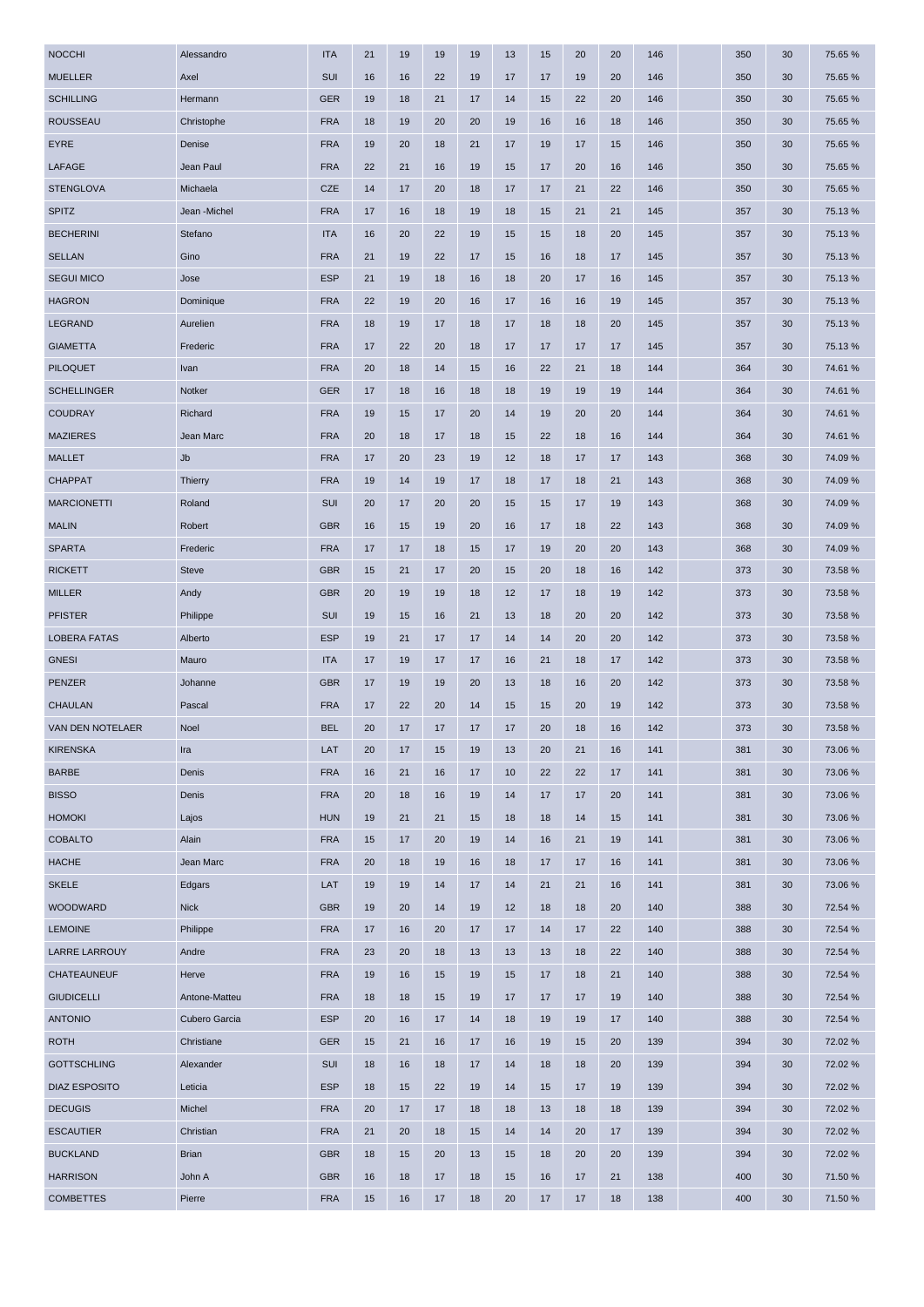| <b>DERIDDER</b>     | Luc              | <b>BEL</b> | 18 | 15 | 21    | 17 | 14 | 17 | 18 | 18 | 138 | 400 | 30 | 71.50 % |
|---------------------|------------------|------------|----|----|-------|----|----|----|----|----|-----|-----|----|---------|
| <b>MAGDALENO</b>    | Jose             | <b>FRA</b> | 15 | 19 | 17    | 19 | 13 | 16 | 19 | 20 | 138 | 400 | 30 | 71.50 % |
| <b>SEMERIA</b>      | Jean Louis       | <b>FRA</b> | 15 | 14 | 22    | 20 | 15 | 18 | 19 | 15 | 138 | 400 | 30 | 71.50 % |
| <b>ROSSLER</b>      | Kai              | <b>GER</b> | 15 | 15 | 18    | 20 | 13 | 18 | 20 | 18 | 137 | 405 | 30 | 70.98 % |
| SPEAKMAN            | June             | <b>GBR</b> | 18 | 18 | 18    | 18 | 18 | 12 | 18 | 17 | 137 | 405 | 30 | 70.98%  |
| <b>MIKULKA</b>      | Peter            | <b>CZE</b> | 19 | 12 | 16    | 20 | 16 | 14 | 19 | 21 | 137 | 405 | 30 | 70.98 % |
| <b>JARNALD</b>      | Anna             | <b>SWE</b> | 19 | 20 | 17    | 16 | 14 | 18 | 16 | 17 | 137 | 405 | 30 | 70.98%  |
| <b>SPRUKULE</b>     | Maira            | LAT        | 15 | 21 | 16    | 17 | 16 | 17 | 15 | 20 | 137 | 405 | 30 | 70.98%  |
| <b>PETITTA</b>      | Antoine          | <b>FRA</b> | 19 | 15 | 21    | 15 | 17 | 14 | 16 | 20 | 137 | 405 | 30 | 70.98 % |
| <b>MALTESTE</b>     | Francois         | <b>FRA</b> | 18 | 14 | 20    | 17 | 13 | 19 | 15 | 20 | 136 | 411 | 30 | 70.47%  |
| <b>CAMBAS</b>       | Lucien           | <b>FRA</b> | 21 | 18 | 16    | 18 | 14 | 14 | 15 | 20 | 136 | 411 | 30 | 70.47 % |
| SAUSSAYE            | Arnaud           | <b>FRA</b> | 17 | 19 | 18    | 20 | 13 | 11 | 19 | 19 | 136 | 411 | 30 | 70.47%  |
| <b>ROMAN MOLINA</b> | Jennifer         | <b>ESP</b> | 19 | 17 | 17    | 18 | 16 | 13 | 20 | 16 | 136 | 411 | 30 | 70.47 % |
| <b>GOTTSCHLING</b>  | Andreas          | SUI        | 15 | 17 | 15    | 18 | 15 | 17 | 17 | 21 | 135 | 415 | 30 | 69.95 % |
| QUESNAY             | Frederic         | <b>FRA</b> | 19 | 20 | 16    | 16 | 14 | 18 | 16 | 16 | 135 | 415 | 30 | 69.95 % |
| <b>FRADIN</b>       | Stephane         | <b>FRA</b> | 16 | 22 | 17    | 15 | 11 | 18 | 18 | 18 | 135 | 415 | 30 | 69.95 % |
| <b>MUSY</b>         | Georges          | SUI        | 18 | 21 | 17    | 21 | 12 | 14 | 15 | 16 | 134 | 418 | 30 | 69.43%  |
| ALONSO GONZALEZ     | Ricardo          | <b>ESP</b> | 13 | 21 | 19    | 16 | 14 | 17 | 18 | 16 | 134 | 418 | 30 | 69.43%  |
| RODRIGUEZ LANTIGUA  | Francisco Javier | <b>ESP</b> | 19 | 17 | 19    | 13 | 14 | 18 | 17 | 16 | 133 | 420 | 30 | 68.91 % |
| LOPEZ SANTANA       | Rosario          | <b>ESP</b> | 19 | 13 | 16    | 14 | 18 | 15 | 21 | 17 | 133 | 420 | 30 | 68.91 % |
| SARDOU              | Jean-Luc         | <b>FRA</b> | 19 | 17 | 17    | 16 | 14 | 15 | 16 | 19 | 133 | 420 | 30 | 68.91 % |
| <b>WENGER</b>       | Jean             | SUI        | 16 | 18 | 16    | 19 | 12 | 18 | 14 | 20 | 133 | 420 | 30 | 68.91 % |
| <b>WOOD</b>         | Nicholas         | <b>GBR</b> | 19 | 17 | 16    | 11 | 18 | 16 | 17 | 18 | 132 | 424 | 30 | 68.39 % |
| <b>BLOT</b>         | Jane             | <b>FRA</b> | 17 | 18 | 17    | 16 | 13 | 18 | 17 | 16 | 132 | 424 | 30 | 68.39 % |
| <b>GOGL</b>         | Silvia           | <b>GER</b> | 9  | 15 | 17    | 18 | 16 | 19 | 20 | 18 | 132 | 424 | 30 | 68.39 % |
| <b>SCHEICHENOST</b> | Regine           | <b>AUT</b> | 17 | 15 | 16    | 18 | 16 | 9  | 20 | 21 | 132 | 424 | 30 | 68.39 % |
| <b>MERSIANOV</b>    | Aleksey          | <b>FRA</b> | 12 | 17 | 17    | 18 | 13 | 16 | 20 | 19 | 132 | 424 | 30 | 68.39 % |
| <b>GREIFE</b>       | <b>Burkhard</b>  | GER        | 13 | 14 | 18    | 20 | 16 | 15 | 19 | 17 | 132 | 424 | 30 | 68.39 % |
| <b>GOSSIOME</b>     | Alain            | <b>FRA</b> | 17 | 15 | 18    | 20 | 11 | 17 | 14 | 19 | 131 | 430 | 30 | 67.88%  |
| <b>DUFFORT</b>      | Roland           | <b>FRA</b> | 16 | 14 | 13    | 13 | 18 | 17 | 19 | 21 | 131 | 430 | 30 | 67.88%  |
| <b>WATZINGER</b>    | Walter           | <b>AUT</b> | 16 | 14 | 15    | 17 | 13 | 18 | 17 | 21 | 131 | 430 | 30 | 67.88%  |
| <b>RUTTER</b>       | Guy              | <b>FRA</b> | 19 | 16 | 17    | 17 | 13 | 18 | 15 | 16 | 131 | 430 | 30 | 67.88%  |
| <b>SOUCHET</b>      | Ambroise         | <b>FRA</b> | 17 | 16 | 16    | 20 | 14 | 10 | 16 | 22 | 131 | 430 | 30 | 67.88%  |
| ARNAUDON            | Jean-Luc         | <b>FRA</b> | 16 | 14 | 12    | 16 | 15 | 17 | 19 | 21 | 130 | 435 | 30 | 67.36%  |
| <b>CHEVALIER</b>    | Cedric           | <b>FRA</b> | 16 | 12 | 16    | 16 | 19 | 17 | 19 | 15 | 130 | 435 | 30 | 67.36 % |
| <b>TOLOU</b>        | Didier           | <b>FRA</b> | 18 | 14 | 16    | 21 | 11 | 14 | 15 | 21 | 130 | 435 | 30 | 67.36%  |
| <b>SCHMITT</b>      | Peter            | <b>GER</b> | 18 | 15 | 17    | 17 | 16 | 12 | 15 | 19 | 129 | 438 | 30 | 66.84 % |
| <b>RICARD</b>       | Max              | <b>FRA</b> | 12 | 15 | 16    | 16 | 15 | 13 | 21 | 21 | 129 | 438 | 30 | 66.84 % |
| <b>FREIRE</b>       | Luis             | <b>POR</b> | 14 | 14 | 19    | 19 | 10 | 14 | 18 | 20 | 128 | 440 | 30 | 66.32 % |
| <b>LUBIATO</b>      | Serge            | <b>FRA</b> | 16 | 18 | 15    | 19 | 14 | 16 | 17 | 13 | 128 | 440 | 30 | 66.32 % |
| <b>MOLLA</b>        | Henri            | <b>FRA</b> | 20 | 19 | 12    | 14 | 12 | 16 | 15 | 20 | 128 | 440 | 30 | 66.32 % |
| <b>OWTRAM</b>       | Julian           | <b>GBR</b> | 19 | 15 | $9\,$ | 16 | 19 | 12 | 19 | 19 | 128 | 440 | 30 | 66.32%  |
| <b>MATTEI</b>       | Jacques          | <b>FRA</b> | 16 | 18 | 15    | 16 | 18 | 11 | 17 | 16 | 127 | 444 | 30 | 65.80 % |
| <b>CANTWELL</b>     | Lucy             | <b>GBR</b> | 15 | 20 | 17    | 15 | 12 | 17 | 13 | 18 | 127 | 444 | 30 | 65.80%  |
| <b>BRIERS</b>       | Michel           | <b>BEL</b> | 15 | 14 | 16    | 19 | 14 | 20 | 16 | 13 | 127 | 444 | 30 | 65.80 % |
| <b>GROSPIERRE</b>   | Karl             | <b>FRA</b> | 12 | 18 | 16    | 18 | 13 | 15 | 16 | 18 | 126 | 447 | 30 | 65.28 % |
| <b>HABERL</b>       | Hans             | <b>AUT</b> | 19 | 19 | 13    | 14 | 15 | 15 | 17 | 14 | 126 | 447 | 30 | 65.28%  |
| <b>ANTUNES</b>      | Luis             | <b>POR</b> | 14 | 21 | 15    | 19 | 11 | 11 | 14 | 21 | 126 | 447 | 30 | 65.28%  |
| <b>DUBOIS</b>       | Andre            | SUI        | 16 | 17 | 17    | 16 | 15 | 15 | 16 | 14 | 126 | 447 | 30 | 65.28 % |
| <b>SHERNOCK</b>     | Vanessa          | <b>FRA</b> | 18 | 14 | 18    | 17 | 14 | 15 | 13 | 17 | 126 | 447 | 30 | 65.28 % |
| <b>GOUESBIER</b>    | Frederic         | <b>FRA</b> | 16 | 16 | 17    | 17 | 17 | 14 | 17 | 12 | 126 | 447 | 30 | 65.28 % |
| <b>VDOVENKO</b>     | Volodymyr        | <b>UKR</b> | 16 | 18 | 14    | 15 | 17 | 17 | 12 | 17 | 126 | 447 | 30 | 65.28 % |
|                     |                  |            |    |    |       |    |    |    |    |    |     |     |    |         |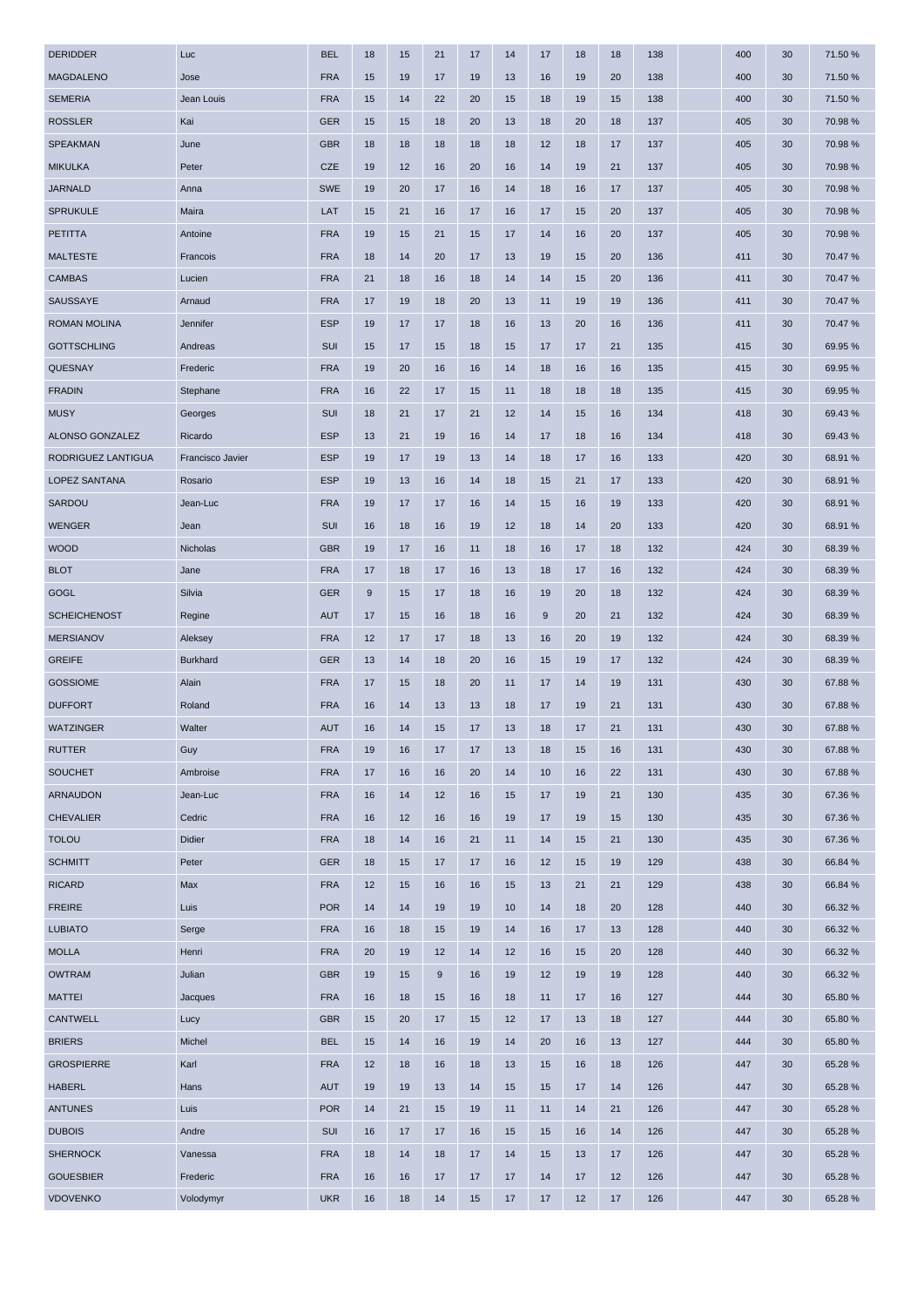| <b>HUGHES</b>           | David             | <b>GBR</b> | 16          | 12             | 15             | 20    | 18              | 16             | 13             | 15                  | 125 | 454 | 30 | 64.77%  |
|-------------------------|-------------------|------------|-------------|----------------|----------------|-------|-----------------|----------------|----------------|---------------------|-----|-----|----|---------|
| <b>HOLLENSTEIN</b>      | Erich             | SUI        | 21          | 19             | 13             | 19    | 9               | 16             | 14             | 14                  | 125 | 454 | 30 | 64.77%  |
| <b>CAMBAS</b>           | Lucas             | <b>FRA</b> | 15          | 18             | 14             | 14    | 14              | 18             | 15             | 17                  | 125 | 454 | 30 | 64.77%  |
| <b>HICHRI</b>           | Akram             | <b>FRA</b> | 14          | 15             | 14             | 14    | 13              | 18             | 16             | 21                  | 125 | 454 | 30 | 64.77%  |
| <b>PALINKAS</b>         | Jean Francois     | <b>FRA</b> | 15          | 16             | 14             | 16    | 11              | 15             | 19             | 19                  | 125 | 454 | 30 | 64.77%  |
| <b>BRACHER</b>          | Heinz             | SUI        | 16          | 13             | 18             | 18    | 14              | 14             | 17             | 14                  | 124 | 459 | 30 | 64.25 % |
| <b>DANIEL</b>           | Philippe          | <b>FRA</b> | 20          | 20             | 24             | 22    | 16              | 21             | $\mathbf 0$    | $\mathbf 0$         | 123 | 460 | 30 | 63.73%  |
| <b>GRICOURT</b>         | Charlotte         | <b>FRA</b> | 12          | 17             | 15             | 18    | 14              | 15             | 18             | 14                  | 123 | 460 | 30 | 63.73%  |
| <b>EYRE</b>             | <b>Brian Tony</b> | <b>GBR</b> | 15          | 19             | 14             | 15    | 14              | 16             | 15             | 15                  | 123 | 460 | 30 | 63.73 % |
| DE LABARTHE             | Eddy              | <b>FRA</b> | 19          | 18             | 12             | 16    | 14              | 12             | 13             | 18                  | 122 | 463 | 30 | 63.21 % |
| <b>DELBOS</b>           | Philippe          | <b>FRA</b> | 19          | 16             | 9              | 16    | 14              | 15             | 14             | 19                  | 122 | 463 | 30 | 63.21 % |
| <b>LISCHER</b>          | Lilian            | SUI        | 11          | 15             | 20             | 15    | $\overline{7}$  | 14             | 18             | 21                  | 121 | 465 | 30 | 62.69%  |
| <b>ROUMIEU</b>          | Didier            | <b>FRA</b> | 21          | 14             | 15             | 16    | 14              | 13             | 13             | 15                  | 121 | 465 | 30 | 62.69%  |
| <b>MERSIYANOVA</b>      | Indira            | <b>FRA</b> | 16          | 13             | 17             | 14    | 13              | 10             | 19             | 19                  | 121 | 465 | 30 | 62.69%  |
| <b>VAN HULLE</b>        | Margot            | <b>FRA</b> | 15          | 15             | 15             | 17    | 16              | 11             | 15             | 16                  | 120 | 468 | 30 | 62.18%  |
| <b>LESIEUR</b>          | Philippe          | <b>FRA</b> | 12          | 18             | 14             | 16    | 12              | 17             | 13             | 18                  | 120 | 468 | 30 | 62.18%  |
| ALBUQUERQUE E SILVA     | Joao              | <b>POR</b> | 16          | 18             | 15             | 15    | 11              | 12             | 18             | 15                  | 120 | 468 | 30 | 62.18%  |
| <b>DURY</b>             | Jean-Pierre       | <b>FRA</b> | 13          | 14             | 16             | 15    | 17              | 17             | 14             | 14                  | 120 | 468 | 30 | 62.18%  |
| GIL                     | Andre             | <b>FRA</b> | 14          | 14             | 14             | 19    | 11              | 11             | 18             | 19                  | 120 | 468 | 30 | 62.18%  |
| <b>FOUILLET</b>         | Jean Paul         | <b>FRA</b> | 15          | 10             | 21             | 21    | 14              | 14             | 13             | 11                  | 119 | 473 | 30 | 61.66%  |
| ARNIHAC                 | Philippe          | <b>FRA</b> | 14          | 11             | 15             | 18    | 13              | 12             | 18             | 18                  | 119 | 473 | 30 | 61.66%  |
| <b>GUIRAUD</b>          | Alain             | <b>FRA</b> | 14          | 18             | 14             | 15    | 14              | 10             | 17             | 16                  | 118 | 475 | 30 | 61.14 % |
| <b>GAYRAUD</b>          | Georges           | <b>FRA</b> | 14          | 17             | 14             | 11    | 21              | 14             | 11             | 15                  | 117 | 476 | 30 | 60.62%  |
| <b>SLOLEY</b>           | Ricardo           | <b>GBR</b> | 16          | 14             | 14             | 13    | 12              | 12             | 16             | 20                  | 117 | 476 | 30 | 60.62%  |
| <b>MOURET</b>           | Claude            | <b>FRA</b> | 18          | 15             | 16             | 14    | $\overline{7}$  | 12             | 13             | 21                  | 116 | 478 | 30 | 60.10%  |
| <b>BORDONI</b>          | Francesco         | <b>ITA</b> | 22          | 20             | 17             | 16    | $\bf{0}$        | $\mathbf 0$    | 19             | 22                  | 116 | 478 | 30 | 60.10%  |
| <b>VEYS</b>             | Aagje             | <b>BEL</b> | 12          | 15             | 14             | 18    | 13              | 14             | 14             | 16                  | 116 | 478 | 30 | 60.10%  |
| <b>BERRIEGTS</b>        | Pierre            | <b>FRA</b> | 17          | 12             | 17             | 11    | 13              | 15             | 18             | 13                  | 116 | 478 | 30 | 60.10%  |
| <b>ROOS</b>             | Jaap              | <b>NLD</b> | 17          | 15             | 16             | 15    | 16              | 12             | 12             | 12                  | 115 | 482 | 30 | 59.59 % |
| <b>WILSON</b>           | Trevor            | <b>GBR</b> | 11          | 14             | 15             | 13    | 16              | 14             | 17             | 15                  | 115 | 482 | 30 | 59.59 % |
| VAN DE WINCKEL          | Barbara           | <b>FRA</b> | 14          | 12             | 19             | 17    | 13              | 11             | 14             | 15                  | 115 | 482 | 30 | 59.59 % |
| <b>LLORCA</b>           | Max               | <b>FRA</b> | 14          | 15             | 11             | 14    | 11              | 14             | 17             | 18                  | 114 | 485 | 30 | 59.07%  |
| <b>LEROY</b>            | Claude            | <b>FRA</b> | 12          | 14             | 12             | 16    | $\bf8$          | 13             | 22             | 16                  | 113 | 486 | 30 | 58.55 % |
| <b>GAMOT</b>            | Fabien            | <b>FRA</b> | 9           | $\overline{7}$ | 17             | 17    | 12              | 19             | 14             | 18                  | 113 | 486 | 30 | 58.55 % |
| <b>CHABRIERES</b>       | Francois          | <b>FRA</b> | 13          | 16             | 11             | 16    | 8               | 11             | 19             | 18                  | 112 | 488 | 30 | 58.03%  |
| <b>BUSCHMANN</b>        | Lori              | <b>USA</b> | 12          | 12             | 9              | 13    | 13              | 16             | 17             | 16                  | 108 | 489 | 30 | 55.96 % |
| <b>SCHMITT</b>          | Monika            | <b>GER</b> | 14          | 11             | 15             | 18    | $\overline{7}$  | 14             | 13             | 14                  | 106 | 490 | 30 | 54.92 % |
| <b>GILI</b>             | Francois          | <b>FRA</b> | 14          | 11             | 14             | 10    | $9\,$           | 12             | 17             | 19                  | 106 | 490 | 30 | 54.92%  |
| <b>KUHNE</b>            | Uwe               | <b>GER</b> | 14          | 14             | 14             | 13    | 14              | 14             | 11             | 12                  | 106 | 490 | 30 | 54.92%  |
| <b>BARTON</b>           | William           | <b>GBR</b> | 14          | 13             | 13             | 14    | 8               | 16             | 14             | 14                  | 106 | 490 | 30 | 54.92%  |
| DE RORRE                | Kevin             | <b>FRA</b> | 14          | 14             | $\overline{7}$ | $9\,$ | 13              | 17             | 12             | 19                  | 105 | 494 | 30 | 54.40 % |
| SOU                     | Gilbert           | <b>FRA</b> | $9\,$       | 14             | 15             | 15    | 11              | 9              | 17             | 13                  | 103 | 495 | 30 | 53.37 % |
| <b>SMITH</b>            | Hugh              | <b>GBR</b> | 19          | 19             | 14             | 18    | 15              | 16             | $\bf{0}$       | $\mathbf 0$         | 101 | 496 | 30 | 52.33 % |
| <b>BALLESTER CISCAR</b> | Francisco         | <b>ESP</b> | 10          | 11             | 19             | 12    | 10              | 13             | 12             | 13                  | 100 | 497 | 30 | 51.81 % |
| EEUWIJK VAN - ALBERDA   | Ellen             | <b>NLD</b> | 10          | 14             | 15             | 17    | 8               | 12             | 10             | 12                  | 98  | 498 | 30 | 50.78%  |
| <b>MATHIEU</b>          | Christian         | <b>FRA</b> | 17          | 19             | 15             | 15    | 15              | 17             | $\mathbf 0$    | $\mathsf{O}\xspace$ | 98  | 498 | 30 | 50.78%  |
| <b>MEYSSONNIER</b>      | Charlotte         | <b>FRA</b> | 8           | 14             | 11             | 10    | 13              | 8              | 14             | 15                  | 93  | 500 | 30 | 48.19%  |
| VANHULLE                | Stephane          | <b>FRA</b> | 5           | 17             | 11             | 14    | $\overline{4}$  | 10             | $\overline{7}$ | 17                  | 85  | 501 | 30 | 44.04 % |
| <b>GREIFE</b>           | Christiane        | <b>GER</b> | 13          | 6              | 11             | 11    | $\overline{7}$  | 5              | 12             | $\overline{7}$      | 72  | 502 | 30 | 37.31 % |
| <b>VAN GAVER</b>        | Michel            | <b>BEL</b> | 10          | 10             | 5              | 8     | 8               | $\overline{7}$ | 10             | 12                  | 70  | 503 | 30 | 36.27 % |
| WALTERSCHEID            | Nadine            | <b>GER</b> | 14          | 8              | 11             | 13    | $6\phantom{1}6$ | 6              | $\mathbf 0$    | $\mathbf 0$         | 58  | 504 | 30 | 30.05 % |
| <b>MENICUCCI</b>        | Jean-Pierre       | <b>FRA</b> | $\mathbf 0$ | $\pmb{0}$      | 18             | 16    | 6               | 0              | $\pmb{0}$      | $\pmb{0}$           | 40  | 505 | 30 | 20.73%  |
|                         |                   |            |             |                |                |       |                 |                |                |                     |     |     |    |         |